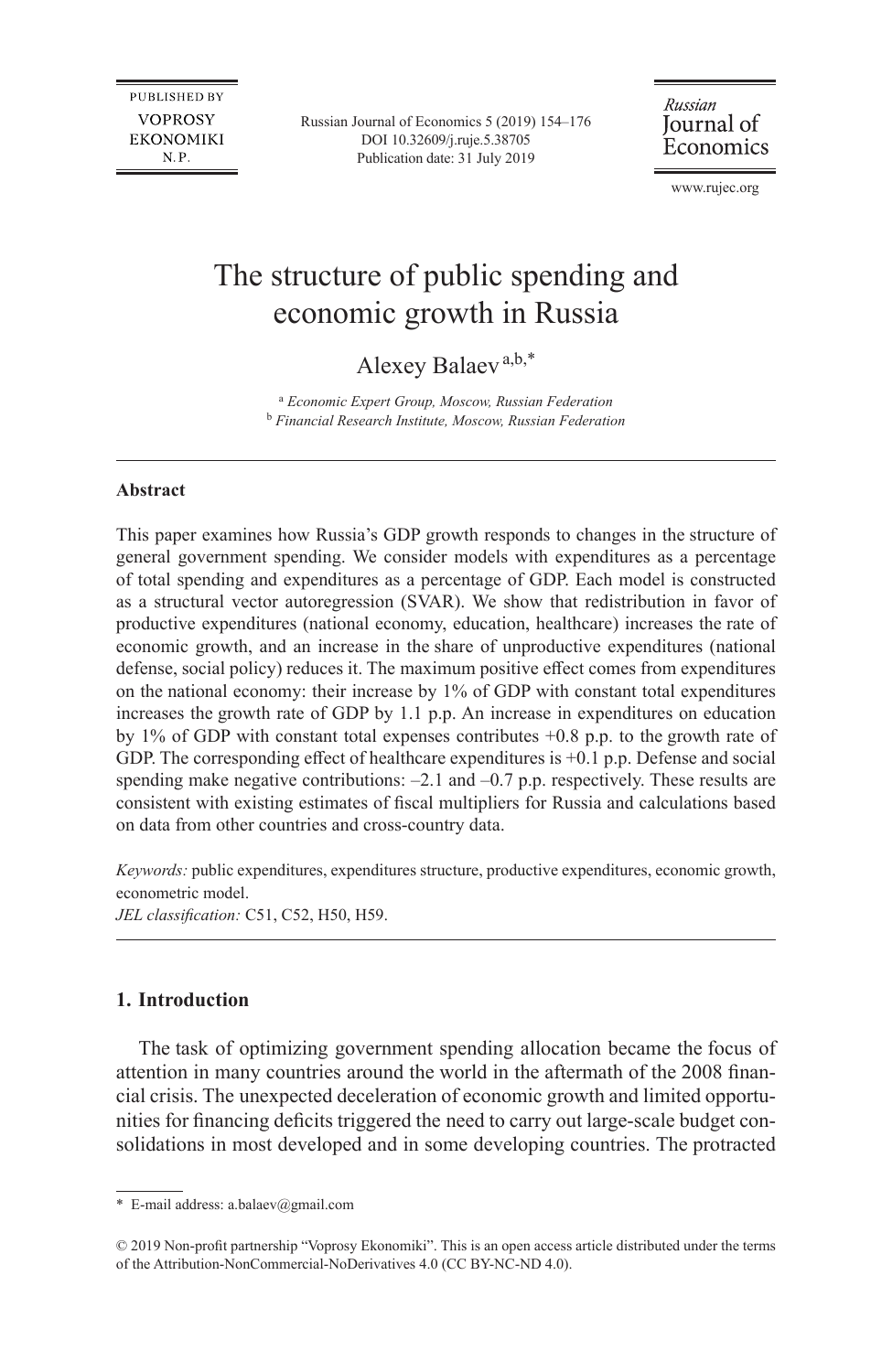stagnation forced governments to look for new sources of growth, and more active investment in infrastructure became one of the options. Thus, the international community (G20, IMF, World Bank, OECD) and leading world economies focused their attention on adjusting the allocation of government spending. Discussions and the respective empirical research on the general approaches to these adjustments have picked up momentum.

Optimizing the allocation of budget expenditures is an important task for Russia as well, since resolving it would make a considerable contribution. First, it would help to raise GDP growth rate to be at least on par with the world economy, and second, in restoring the long-term balance in the budget system which was disrupted by the crash in oil prices. The Strategy-2020 plan developed per instruction by the Russian Government, proposed a "budget maneuver," i.e. adjusting the budget system's expenditure allocation by 2% to 4% of the GDP (Mau and Kuzminov, 2013). The economic program of the Center for Strategic Research also proposes a "budget maneuver" (Kudrin and Sokolov, 2017). It is primarily aimed at optimizing "unproductive" expenditures that have no effect on the accumulation of physical and human capital after exceeding minimum required levels (security and law enforcement, defense, utilities, government machinery), and, secondly, at increasing "productive" expenditures that encourage long-term economic growth by accumulating physical and human capital (construction, infrastructure, healthcare, science, education). Such a maneuver requires a preliminary quantitative assessment of its consequences. Therefore, analyzing the dependence of economic growth on the allocation of government spending in Russia is currently a topical issue.

The optimal level and allocation of government spending have been discussed in literature for a long time. A consensus opinion can only be seen with respect to certain aspects. Empirical papers show that there is a certain level of government spending (as a percentage of GDP) below which an increase encourages economic growth, while exceeding that level has an adverse impact on growth (Lucas, 1988; Aschauer, 1989; Barro, 1996; Barro and Sala-i-Martin 1995; Feldstein, 1996; Alesina et al., 1999; Devarajan et al., 1997). However, this threshold level of spending may vary significantly between countries. All the more so, the optimal allocation of government spending cannot be determined with certainty. For some expenditure categories, the effect on the economy can be measured as soon as the current period (e.g., social expenditures) or with a certain lag (e.g., healthcare, law enforcement); whereas, for other categories such as national security and defense, there are no decisive indicators to quantify spending efficiency (Barro, 1991; Dicle and Dicle, 2010). Most empirical papers (see Section 3) conclude that government spending on education, healthcare, science, transportation, and communications has a positive effect on economic growth. The dominant opinion of late has been that increasing defense spending has a negative or non-existent impact on economic growth.

This paper examines how the allocation of general government spending impacts Russia's GDP growth rate. It uses models that show the correlations between GDP growth rate and the proportion of expenditures on defense, social policy, national economy, healthcare, and education. It also applies the well-proven empirical structural vector autoregression (SVAR) methodology.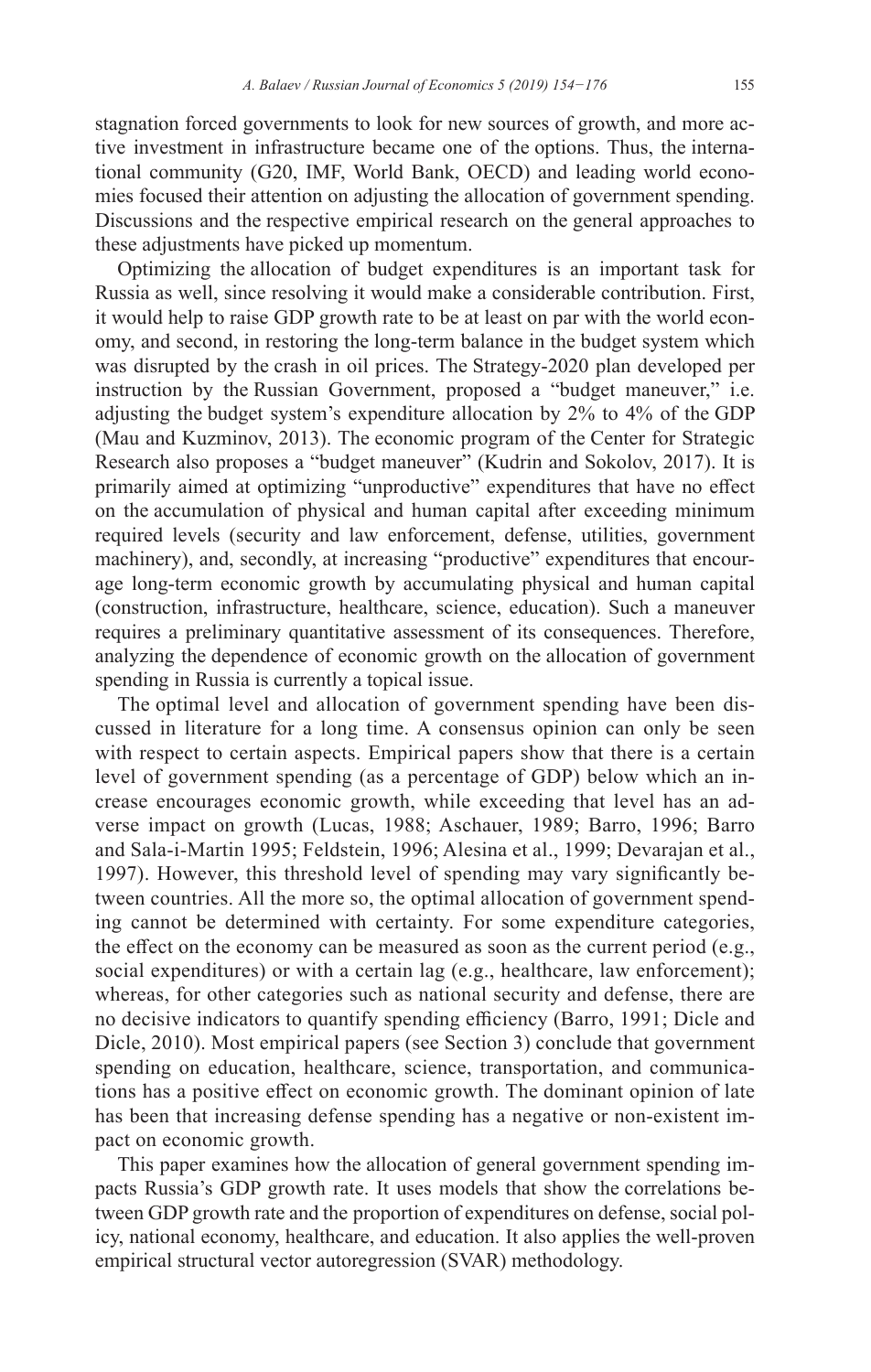Section 2 presents an overview of the empirical studies on the effect of government spending allocation on economic growth, using both foreign and Russian data. Sections 3 to 5 estimate the impact of budget expenditure allocation on Russia's GDP growth rate. The conclusion contains our findings and suggests recommendations for optimizing the budget spending allocation given the Russian economy's current development stage.

## **2. Government spending allocation and economic growth**

One of the key concepts in modern theories of economic growth is associated with classifying budget expenditures into productive and unproductive. Productive expenditures generally include investments in human capital (primarily education and healthcare) and in physical capital, including infrastructure expenditures (European Commission, 2012). Unproductive expenditures include financing non-market services (including government administration, defense, etc.) required by the state to perform its basic functions, as well as all types of social transfers.

Gemmell et al. (2007) divided government spending into productive and unproductive categories, to find that increasing the former boosts economic growth in OECD countries, but the effect is held back by simultaneous tax increases which negatively affect growth. This result points to the importance of taking taxes into account when evaluating the effect of spending changes. Researchers also note that the approach used in the evaluation should take into account possible changes in the government system of accounts.

Magazzino (2012) analyzes relationships between components of government spending and GDP trends in the eurozone from the 1990s to the 2010s. The analysis was disaggregated using econometric models based on time series. Correlation with the GDP was evaluated with respect to ten specific government expenditures, in accordance with the Classification of the Functions of Government  $(COFOG)^{1}$ . The authors performed co-integration tests, taking cross-sectional dependencies and group heteroscedasticity into consideration, which indicate the presence of a long-term positive correlation between real GDP per capita and real expenditures on defense, utilities, recreation, culture, and religion. At the same time, Granger causality tests contradict the Keynesian point of view that increased expenditures cause GDP to grow. Using the Hodrick-Prescott filter decomposition of GDP for Estonia, Luxembourg, Ireland, and Greece, the authors found the estimates to be widely dispersed.

Based on panel data from OECD countries, Barbiero and Cournède (2013) studied how changes in government spending on education, healthcare, and other sectors impact economic growth. According to their findings, increasing spending on healthcare, education, and transportation will increase GDP growth rate if total spending remains unchanged. At the same time, increasing government spending on utilities has an adverse impact on economic growth. The error correction model constructed in the paper evaluated the speed of adjustment, which proves to be rather slow as intuition had suggested. The author's econometric

<sup>&</sup>lt;sup>1</sup> See the definition of the classification in UN (2000).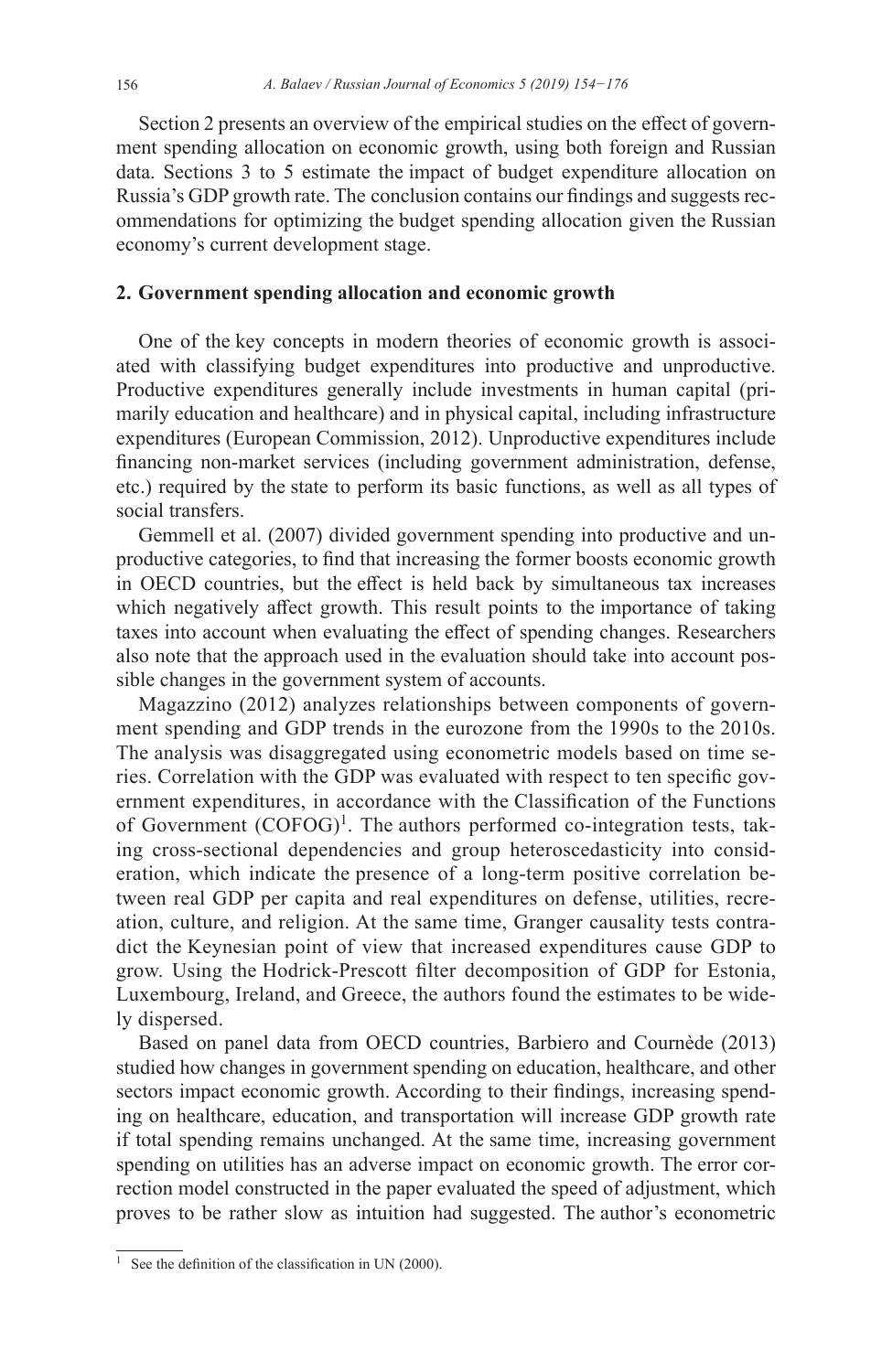analysis demonstrates that the effect of changes in the allocation of government spending on GDP growth is fully manifested only after at least 5 years.

Gemmell et al. (2016) analyzes the dependence of economic growth on total government spending and the proportion of various expenditure items. The analysis studies a sample of OECD countries during the 1970s, taking into account the methods for financing spending changes and the potential endogenous correlations between them. The authors present compelling empirical evidence that redistributing government spending in favor of infrastructure and education has a long-term positive impact on household income. The paper also shows that increasing the share of expenditures on social security with a proportionate decrease in all other items usually has a moderately negative effect on the longterm GDP level.

Fournier and Johansson (2016) used cross-country data to run simulations that illustrated the effect on long-term growth from changes in the allocation of government spending. The simulations also intended to estimate the effect on the long-term GDP level from government spending on investments, pensions, and subsidies. Other simulations were used to estimate the impact on GDP growth rate. On the whole, calculations indicated that GDP trends were strongly dependent on changes in the allocation of government spending. The strength of this dependency relies on specific country factors and, in particular, initial conditions. For example, a simulated increase in educational expenditures will raise the average per capita GDP by 7% on average. At the same time, the effect is considerably greater in a number of countries (e.g., Chile, Mexico and Turkey) where the potential increase is up to 25%. The same paper demonstrates that cutting the proportion of expenditures on pensions and subsidies relative to total budget spending will increase potential GDP per capita by 5% to 9% on average. Moreover, indexing the retirement age to life expectancy may potentially save 5% to 10% of pension expenditures by 2060.

There is a comparatively small number of studies on the effect of government spending allocations on economic growth rate in Russia. Ivanova and Kamenskikh (2011) isolated a category called the "social sphere' which includes spending on social policy, healthcare, and education. According to the authors' estimates, increasing social expenditures by 1% of GDP makes a contribution of 0.2 p.p. to GDP growth, with a lag of four quarters. In Gromov (2015), the multiplier of social spending on output is 0.03, with a one-year lag. However, in 2009, the contribution of social spending to GDP growth was 0.73 p.p., which was incomparably higher than pre-crisis effects and points to the significance of social spending during crises.

Empirical estimates of the effect of defense spending on output for Russia are controversial. For example, in Ivanova and Kamenskikh (2011), the corresponding fiscal multiplier is 0.29, Gromov (2015) obtained 0.15, while Drobyshevsky and Nazarov (2012) found that defense expenditures have a statistically insignificant impact on economic growth. It should be noted that Ivanova and Kamenskikh (2011) and Gromov (2015) also considered the "power" expenditures, which also include law enforcement spending. A detailed benchmarking of the efficiency of government spending on defense and security in Russia was carried out in Knobel et al. (2015). This study built a number of two- and three-variable SVAR models. In the case with two variables, the defense spending multiplier was found to be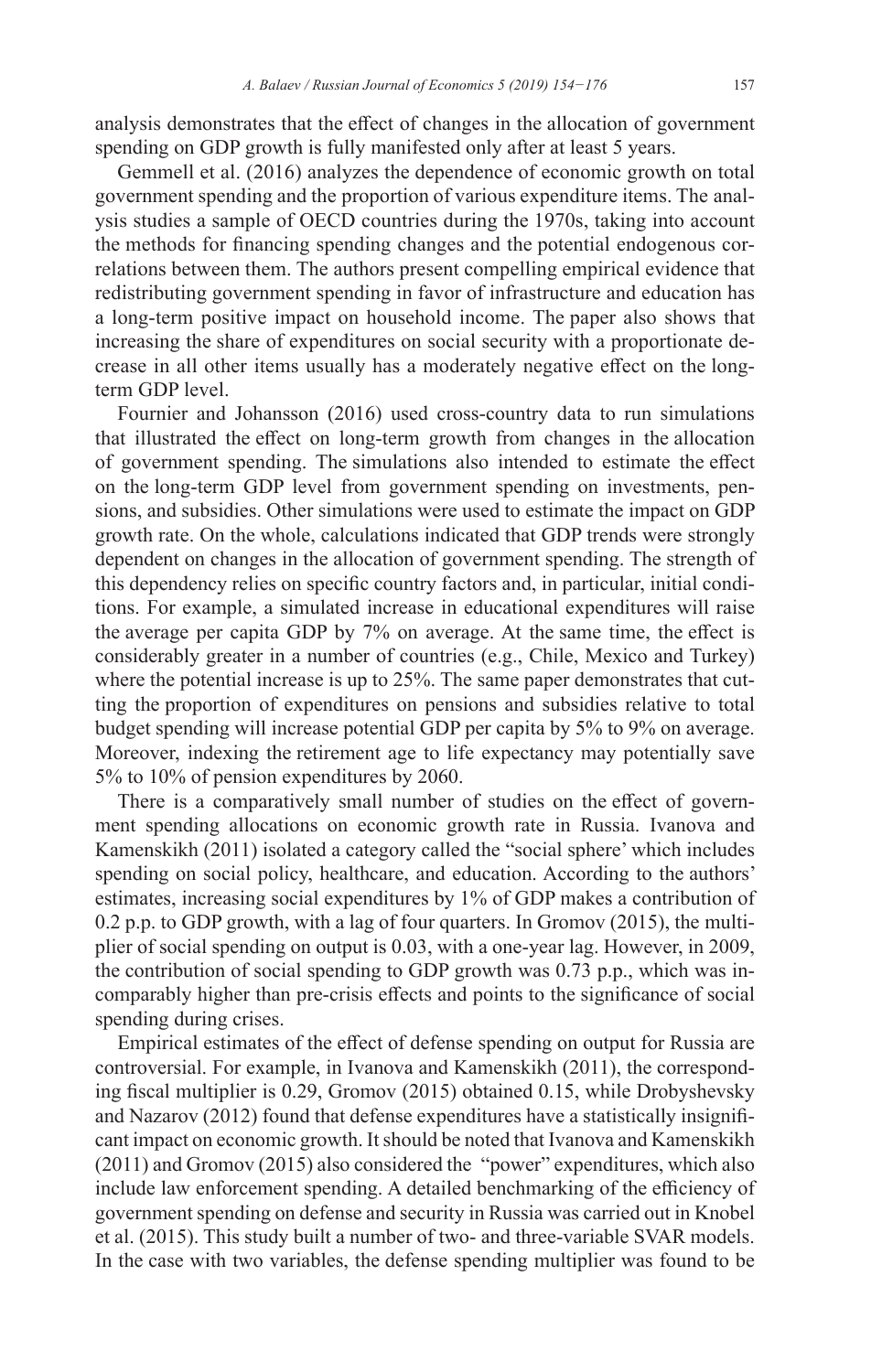insignificant, while the security spending multiplier varied between 0.18 and 0.22. In models with three variables, including oil prices, the defense spending multiplier was between 0.19 and 0.25, while the security spending multiplier was between 0.17 and 0.25, depending on the type of model and the magnitude of lag.

Empirical works show that expenditures on the national economy have the greatest multiplying effect on Russia's GDP growth: 0.55 with a lag of three to four quarters (Ivanova and Kamenskikh, 2011) or 0.32 with a one-year lag (Gromov, 2015). In addition, according to the estimates presented in the first article, the fiscal multiplier for government spending on the national economy was 0.8 p.p. during the 2009 crisis (almost double the pre-crisis period), indicating the importance of this expenditure item for economic recovery.

It should especially be noted that Ivanova and Kamenskikh (2011) discovered a negative impact from general government spending on economic growth (–0.07 p.p.), whereas in Gromov (2015) the fiscal multiplier for this type of expenditure is 0.08. Empirical papers studying the effect of spending allocation on economic growth classify general government spending as unproductive, i.e. not encouraging economic growth (Idrisov and Sinelnikov-Murylev, 2013). Thus, the results showing a negative or an extremely low influence on economic growth rate are seen as quite logical.

Kudrin and Knobel (2017) estimated the multipliers for extended government budget expenditures in Russia across various functional groups. According to the authors' calculations, an increase in national defense spending by 1% of GDP results in a 0.29 decrease in GDP growth rate; whereas a 1% increase in national security and law enforcement, in education, in healthcare and sports, and in road infrastructure and transportation, correspond to 0.26 p.p., 0.18 p.p., 0.09 p.p. and 0.26 p.p. increases in GDP growth rate, respectively. They estimated the potential impact of a budget maneuver in favor of productive expenditures on economic growth, as well as the resulting effect of changes in the allocation of government spending in recent years. The paper shows that a redistribution of resources from unproductive to productive expenditures could increase long-term economic growth rate by approximately 0.8 p.p. And vice-versa, the changes in budget spending between 2011 and 2017 had an adverse effect on annual average economic growth rate of around 0.3 p.p. per year.

It should be noted that in all of the above studies based on Russian data, the effects of changes in the government spending allocation were calculated without fixing their total amount. The effect of growth in total spending is partly adjusted due to the fact that spending is measured as a percentage of the GDP. However, this is not a complete adjustment. In this paper, we calculate the effects of changes in the general government spending allocation, while fixing its total amount.

## **3. Data**

Our models use annual GDP data published by Rosstat and Federal Treasury reports on the execution of budgets for the Russian Federation<sup>2</sup> in terms of ex-

<sup>&</sup>lt;sup>2</sup> GDP data are available at: [http://www.gks.ru/wps/wcm/connect/rosstat\\_main/rosstat/ru/statistics/accounts/](http://www.gks.ru/wps/wcm/connect/rosstat_main/rosstat/ru/statistics/accounts/); Federal Treasury budget execution reports are available at: [http://www.roskazna.ru/ispolnenie-byudzhetov/](http://www.roskazna.ru/ispolnenie-byudzhetov/konsolidirovannyj-byudzhet/) [konsolidirovannyj-byudzhet/](http://www.roskazna.ru/ispolnenie-byudzhetov/konsolidirovannyj-byudzhet/)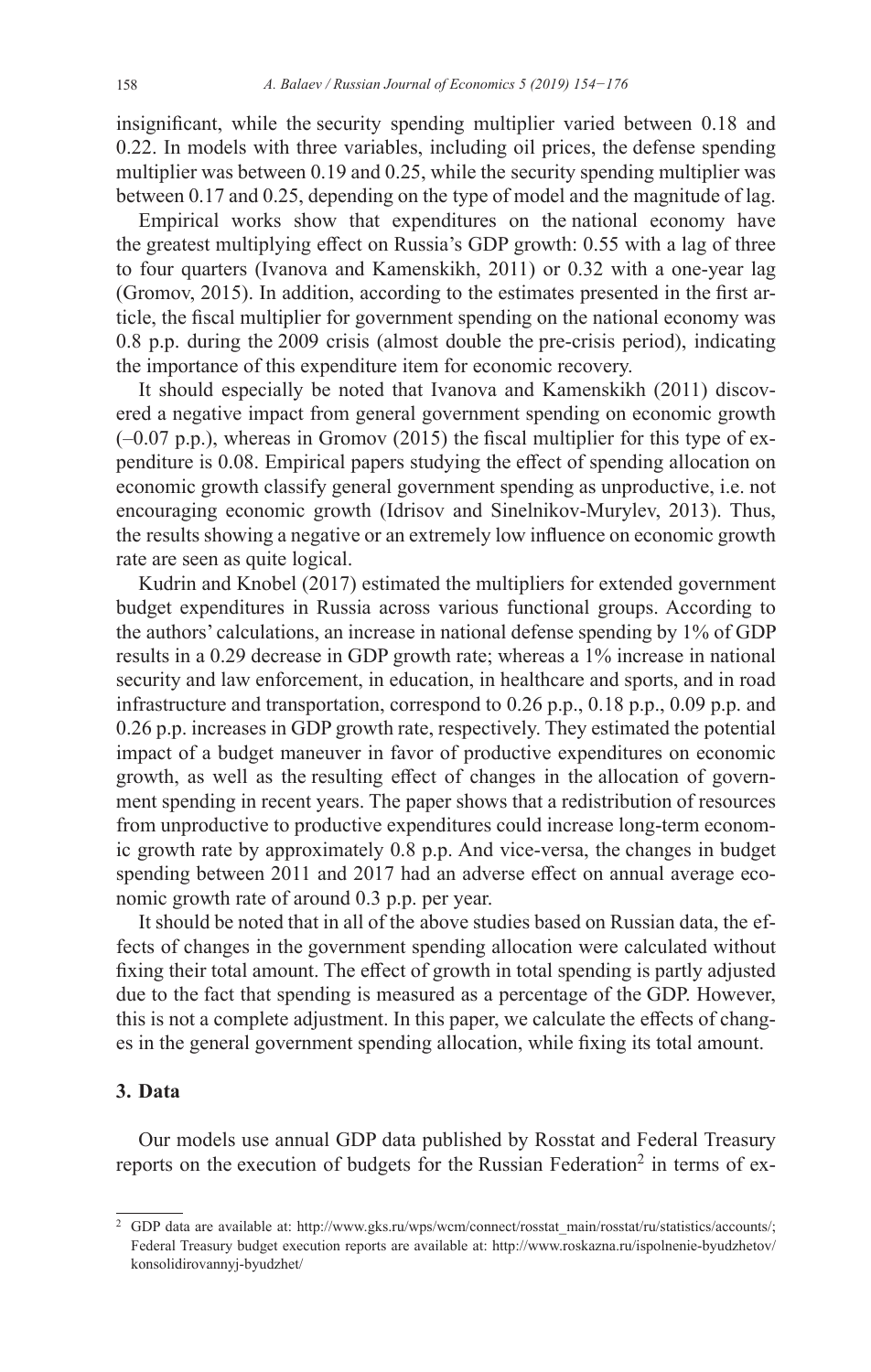penditures during the period from 2000 (data are not available for all series from that year) to 2017.

The time series used include the following indicators:

- GDP level in constant 2016 prices (RUB billion)—GDP;
- GDP level in current prices (RUB billion)—GDPN;
- general government expenditures (RUB billion)—EXT;
- general government expenditures on national defense and security (RUB billion)—DEF;
- general government expenditures on social policy (RUB billion)—SOC;
- general government expenditures on the national economy (RUB billion)  $ECO$ ;
- general government expenditures on healthcare (RUB billion)—HEA;
- general government expenditures on education (RUB billion)—EDU;
- • Urals price (USD/bbl annual average)—URALS.

Notably, this paper does not isolate expenditures on national security and law enforcement but combines them with national defense. Security and law enforcement expenditures, as well as defense expenditures, are classified as unproductive. In 2017 and 2018, both defense and security and law enforcement expenditures declined (as a percentage of GDP) in Russia. Judging by the budget plans, this trend will continue in the near future. Therefore, from the standpoint of the reality of Russia's current fiscal policy, it is reasonable to combine defense, security, and law enforcement expenditures, rather than separate them.

Table 1 contains descriptive statistics for the data used. Fig. 1 shows the trends for the expenditure items studied in the paper. Both as a percentage of total spending and as a percentage of GDP, the most volatile expenditures are those on social policy and the national economy. Therefore, the models incorporating these expenditures are more difficult to estimate, since the statistical significance of their estimated parameters is lower (as the sample is rather small) and, accordingly, this significance should be interpreted less categorically than in other cases. One should take into account the very values of the estimates, their adequacy from an economic standpoint, and not just their statistical significance.

Below we analyze various expenditures as a percentage of total general government spending and as a percentage of GDP to identify correlations between

|                     | DEF/<br>$EXT \times 100$ | SOC/<br>$EXT \times 100$ | ECO/<br>$EXT \times 100$ | HEA/<br>$EXT \times 100$ | EDU/<br>$EXT \times 100$ |
|---------------------|--------------------------|--------------------------|--------------------------|--------------------------|--------------------------|
| Average             | 8.310                    | 31.144                   | 13.780                   | 9.851                    | 11.089                   |
| Maximum             | 12.060                   | 35.236                   | 17.336                   | 11.387                   | 12.209                   |
| Minimum             | 7.264                    | 25.061                   | 11.204                   | 9.042                    | 9.907                    |
| Standard deviation  | 1.314                    | 3.444                    | 1.938                    | 0.712                    | 0.657                    |
| <b>Observations</b> | 17                       | 12                       | 13                       | 12                       | 12                       |
|                     | DEF/                     | SOC/                     | ECO/                     | HEA/                     | EDU/                     |
|                     | $GDPN \times 100$        | $GDPN \times 100$        | $GDPN \times 100$        | $GDPN \times 100$        | $GDPN \times 100$        |
| Average             | 2.794                    | 10.763                   | 4.713                    | 3.379                    | 3.805                    |
| Maximum             | 4.390                    | 12.591                   | 6.721                    | 3.714                    | 4.261                    |
| Minimum             | 2.352                    | 8.041                    | 3.305                    | 3.147                    | 3.561                    |
| Standard deviation  | 0.568                    | 1.713                    | 0.924                    | 0.204                    | 0.204                    |
| <b>Observations</b> | 17                       | 12                       | 13                       | 12                       | 12                       |
|                     |                          |                          |                          |                          |                          |

**Table 1** Descriptive statistics.

*Source:* Author's calculations.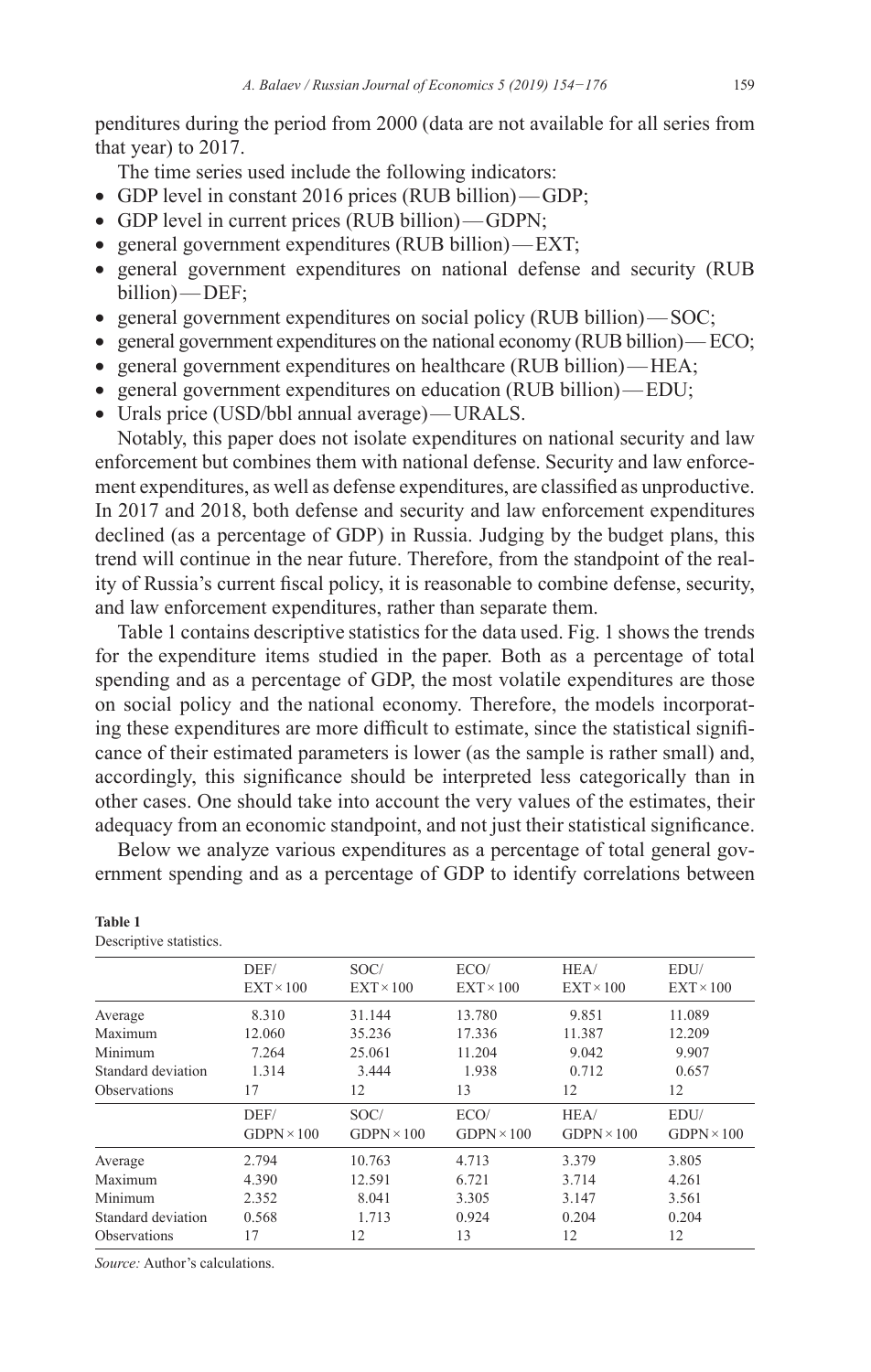

(% of total spending and % of GDP).

*Sources:* Rosstat; Federal Treasury; author's calculations.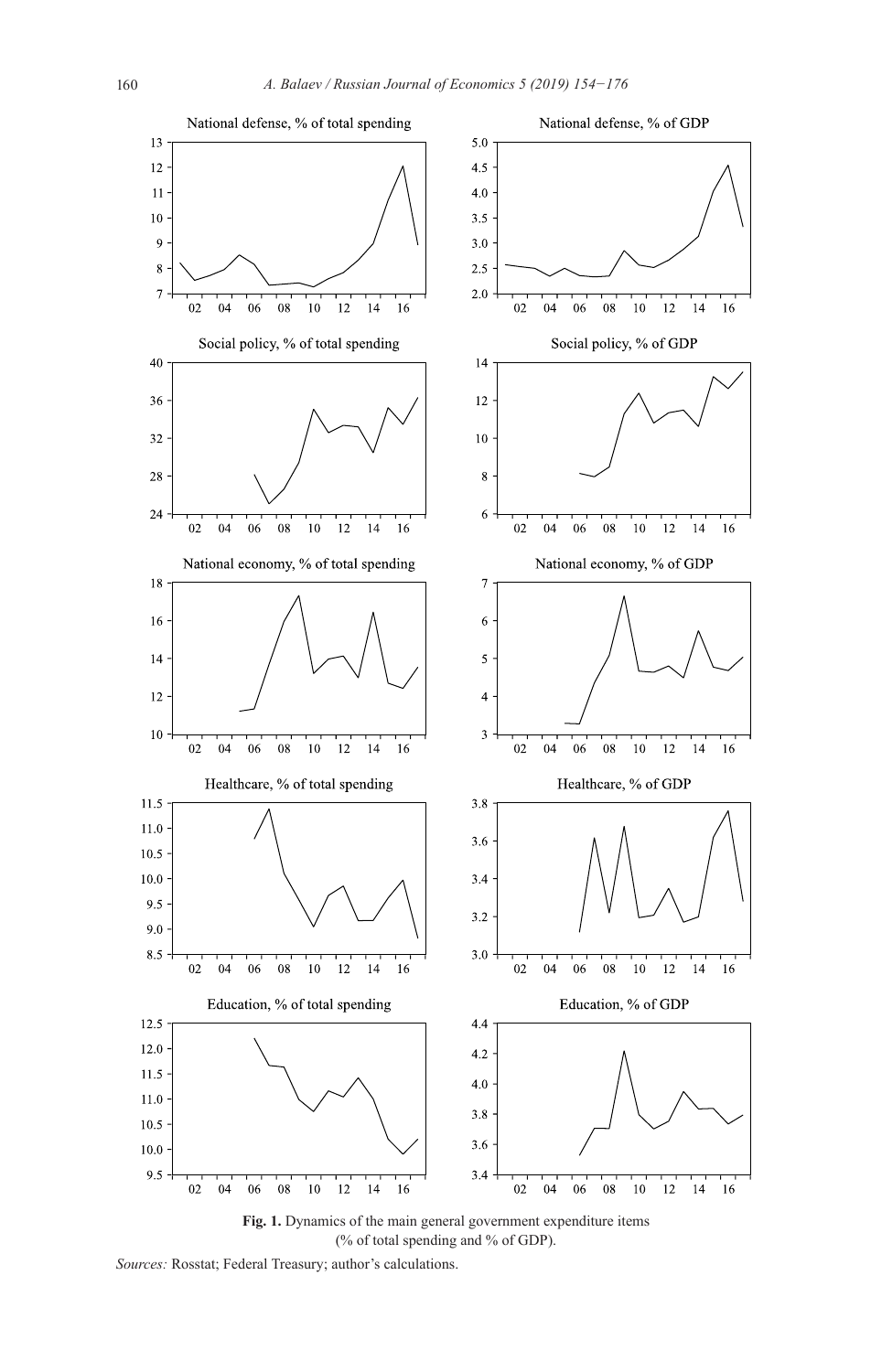them, GDP growth rate and oil price changes. The corresponding correlations are provided in Table 2.

Negative correlations between percentages are of no interest, as they are largely attributable to the fact that whenever an expenditure item is increased while total spending remains constant, some other expenditure item is bound to decrease. Positive correlations can be observed between the shares of social (SOC/EXT) and defense expenditures (DEF/EXT), as well as between education (EDU/EXT) and healthcare (HEA/EXT) expenditures. The GDP growth rate is negatively correlated with the percent shares of defense, social policy and national economy expenditures. Intuitively, the latter expenditure item should rather have a positive correlation with economic growth. As demonstrated by the models in the next section, correlation does not reflect causality in this case, and expenditures on the national economy have a positive impact on GDP growth. The table above also shows that GDP growth rates are positively correlated with the percent shares of healthcare and education expenditures. Correlations between the proportion of expenditures and oil price changes are generally similar to the respective correlations with the GDP, which is evidently attributable to the high correlation between the GDP and the oil price. For example, the share of defense expenditures demonstrates a clear negative correlation with oil price changes, more largely reflecting the trends in recent years, e.g. growing defense expenditures against a backdrop of falling oil prices. The distinctly positive correlation between the percent share of educational expenditures with oil price changes is largely attributable to the fact that, since 2013, it has been falling against a falling price.

Table 3 contains correlations between expenditures as a percentage of GDP with each other, with GDP growth rate, and with oil price changes. Unlike the previous table, expenditures here are not bound by any restrictions and the correlations between their levels as percentages of GDP could vary.

|                | DEF/EXT  | SOC/EXT  | ECO/EXT  | <b>HEA/EXT</b> | <b>EDU/EXT</b> | DLOG(GDP) |  |
|----------------|----------|----------|----------|----------------|----------------|-----------|--|
| SOC/EXT        | 0.446    |          |          |                |                |           |  |
| ECO/EXT        | $-0.372$ | $-0.323$ |          |                |                |           |  |
| HEA/EXT        | $-0.110$ | $-0.729$ | $-0.273$ |                |                |           |  |
| <b>EDU/EXT</b> | $-0.723$ | $-0.711$ | 0.025    | 0.481          |                |           |  |
| DLOG(GDP)      | $-0.361$ | $-0.366$ | $-0.454$ | 0.531          | 0.607          |           |  |
| DLOG(URALS)    | $-0.596$ | $-0.332$ | $-0.117$ | 0.233          | 0.609          | 0.831     |  |
|                |          |          |          |                |                |           |  |

*Source:* Author's calculations.

#### **Table 3**

**Table 2**

Correlations between expenditures as a percentage of the GDP, GDP growth rate, and oil price changes.

|                 | DEF/GDPN |          |          |          |          | SOC/GDPN ECO/GDPN HEA/GDPN EDU/GDPN DLOG(GDP) |
|-----------------|----------|----------|----------|----------|----------|-----------------------------------------------|
| SOC/GDPN        | 0.633    |          |          |          |          |                                               |
| ECO/GDPN        | 0.067    | 0.281    |          |          |          |                                               |
| <b>HEA/GDPN</b> | 0.379    | 0.128    | 0.365    |          |          |                                               |
| <b>EDU/GDPN</b> | 0.168    | 0.280    | 0.765    | 0.267    |          |                                               |
| DLOG(GDP)       | $-0.575$ | $-0.629$ | $-0.722$ | $-0.480$ | $-0.572$ |                                               |
| DLOG(URALS)     | $-0.709$ | $-0.517$ | $-0.372$ | $-0.545$ | $-0.240$ | 0.831                                         |

*Source:* Author's calculations.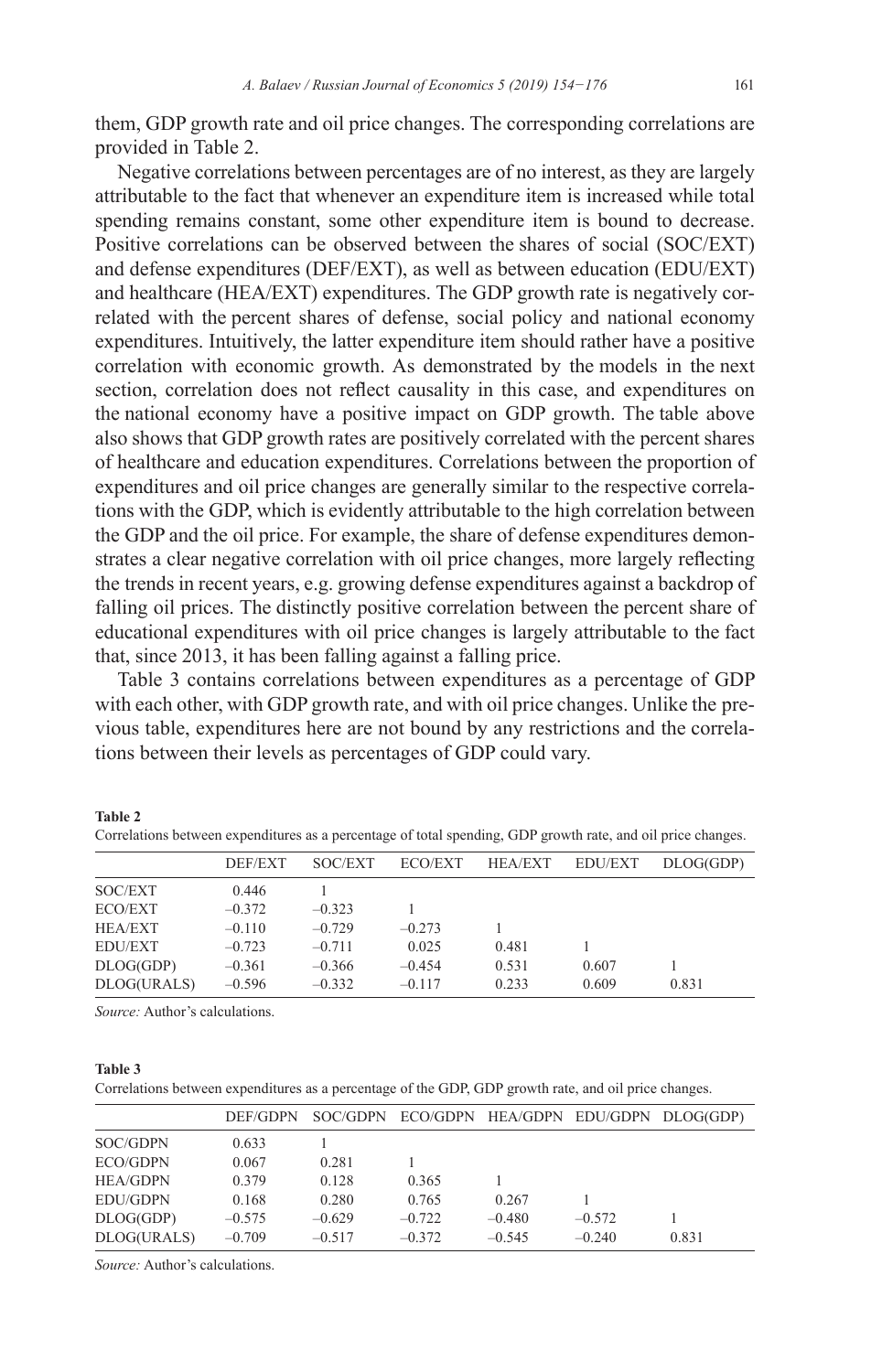As shown in the table, expenditures as percentages of GDP are positively correlated with each other, except for education expenditures, which were found to be negatively, albeit insignificantly, correlated with defense expenditures. Notably, all expenditures as percentages of GDP are negatively correlated with GDP growth rate and oil price changes. This is also not quite consistent with the intuitive notion of correlation between expenditures and GDP growth, but the econometric models constructed in the next section help identify the causality, addressing the problem.

## **4. Methodology**

Our models use the empirical methodology for estimating the structural vector autoregression (SVAR) from (Corsetti et al., 2012). The difference between this and traditional vector autoregression (VAR) is that it includes restrictions on parameter matrices (Corsetti et al., 2012; Clarida, Gali, 1994; Blanchard, Perotti, 2002; Mountford, Uhlig, 2008). These limitations help the researcher to isolate certain desirable parameters of the response of endogenous variables to unexpected shocks.

To measure the effect of the general government spending allocation on GDP growth rate, we considered the following models:

$$
\begin{pmatrix} EXP_{i,t}/EXT_i \\ \Delta\log GDP_t \end{pmatrix} = \begin{pmatrix} \alpha_{EXP_i} \\ \alpha_{GDP} \end{pmatrix} + \sum_{J=1}^n A_j \begin{pmatrix} EXP_{i,t-j}/EXT_{t-j} \\ \Delta\log GDP_{t-j} \end{pmatrix} + \begin{pmatrix} \beta_{EXP_i} \\ \beta_{GDP} \end{pmatrix} \Delta\log URALS_t + \begin{pmatrix} e_{1,t} \\ e_{2,t} \end{pmatrix}
$$
 (1)

$$
\begin{pmatrix} EXP_{i,t}/GDP_t \ \Delta logGDP_t \end{pmatrix} = \begin{pmatrix} \alpha_{EXP_i} \\ \alpha_{GDP} \end{pmatrix} + \sum_{j=1}^n A_j \begin{pmatrix} EXP_{i,t-j}/GDP_{t-j} \\ \Delta logGDP_{t-j} \end{pmatrix} + \begin{pmatrix} \beta_{EXP_i} \\ \beta_{GDP} \end{pmatrix} \Delta logURALS_t + \begin{pmatrix} e_{1,t} \\ e_{2,t} \end{pmatrix}
$$
 (2)

where *URALS* is the annual average oil price in USD,  $EXP<sub>i</sub>$  is expenditures in the *i-*th expenditure category, *GDP* is the GDP in constant prices, and *e* is a shock variable. Model (1) describes the impact on GDP growth rate from changes in the percent share of the *i-*th category in general government spending—  $EXP<sub>i</sub>/EXT$ , while model (2) describes the impact of expenditures in the *i*-th category as a percentage of GDP—*EXP<sub>i</sub>* /*GDP*. At the same time, since we are constructing structural VAR models, shocks are determined by the following restriction:

$$
\begin{pmatrix} e_{1,t} \\ e_{2,t} \end{pmatrix} = \begin{pmatrix} 1 & 0 \\ b & 1 \end{pmatrix} \begin{pmatrix} \sigma_{e_{EXP_i}} & 0 \\ 0 & \sigma_{e_{GDP}} \end{pmatrix} \begin{pmatrix} u_{1,t} \\ u_{2,t} \end{pmatrix} = \begin{pmatrix} \sigma_{e_{EXP_i}} & 0 \\ b\sigma_{e_{EXP_i}} & \sigma_{e_{GDP}} \end{pmatrix} \begin{pmatrix} u_{1,t} \\ u_{2,t} \end{pmatrix}
$$
(3)

where *u* shocks are independent and identically distributed, with average zero and dispersion one. Thus, to measure structural VAR models, we use a restriction with the following description: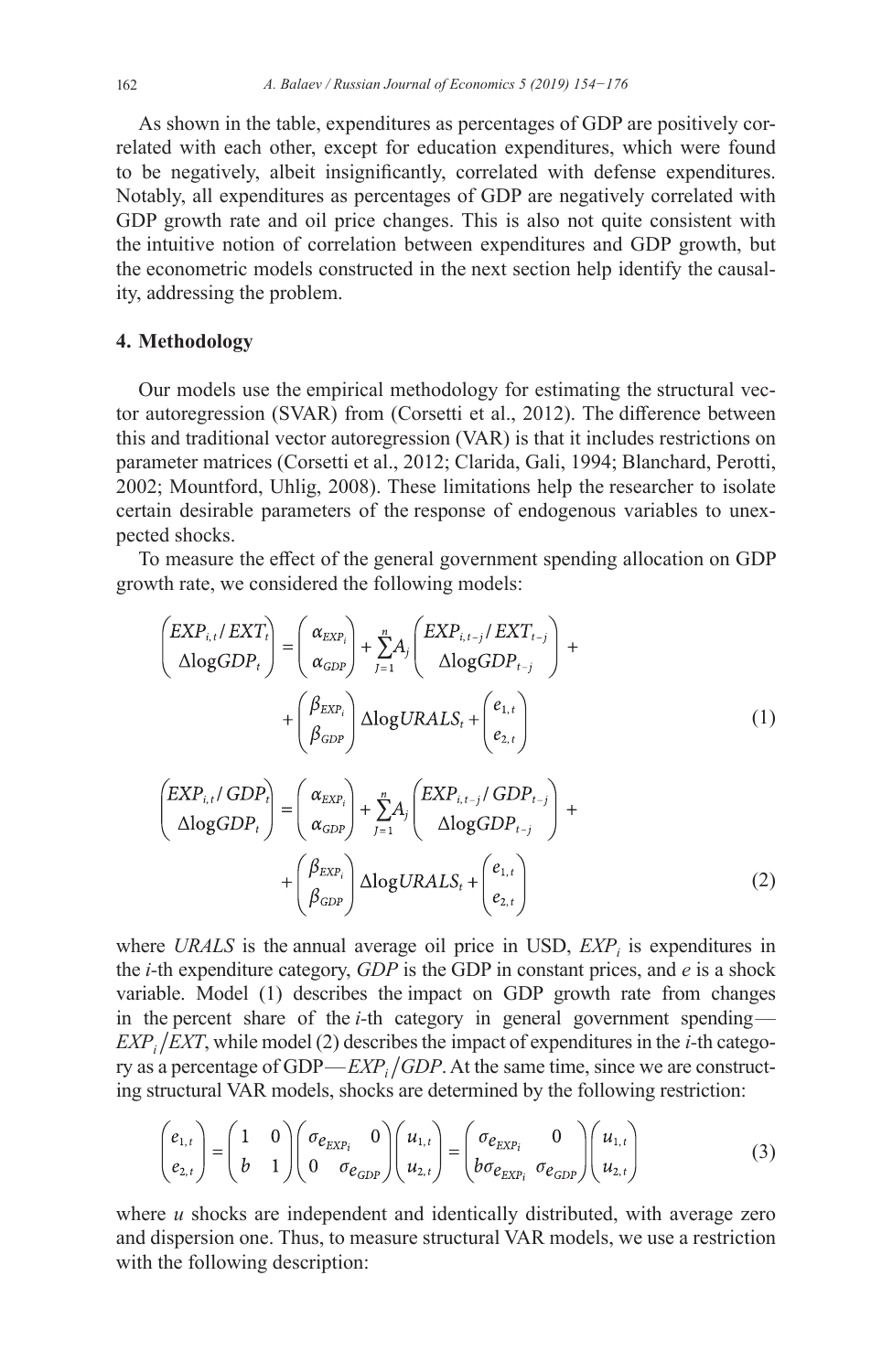$Ae = Bu$ , where

$$
A = \begin{pmatrix} 1 & 0 \\ 0 & 1 \end{pmatrix}, B = \begin{pmatrix} C_1 & 0 \\ C_2 & C_3 \end{pmatrix}
$$

and with  $b = C_2/C_1$  we estimate parameter *b* which reflects the response of GDP growth rate to an unexpected shock in the percent share of expenditures in model (1) or their level as a percentage of GDP in model (2). In the event of an unexpected increase in the share of expenditures by 1 p.p. in model (1) or by 1% of the GDP in model (2), GDP growth rate (roughly equal to its logarithm difference) will change by *b* p.p.

The magnitude of lag *n* in the models under review was chosen based on Akaike, Schwartz, and Hannan–Quinn information criteria. Out of the models in favor of which these criteria speak, we chose the one with the minimum lag. Table 4 contains an example of lag choice (3 in this case) for models with defense expenditures.

It should be separately noted that in some cases, we use models in levels, i.e. equations (1) and (2) are considered without a transition to differences  $\Delta$ . This is dictated by statistical (including information) criteria. At the same time, the interpretation of *b* remains the same.

We also note an important aspect of model (2). Since we are seeking the effect of changes in the spending allocation, their sum *EXT* should remain constant within the model (2). Therefore, in type (2) models, the series of expenditures in the particular categories  $\mathit{EXP}_i$  are scaled so that the sum of the expenditures  $\mathit{EXT}$ remains constant across the entire sample used to estimate the model.

## **5. Modeling results**

**Table 4**

This section contains estimates for the main equation of models (1) and (2) for various expenditure categories, as well as the corresponding estimates of matrix *B*, defined above.

In model (1), defense and social expenditures produce negative values for *b*. Increasing the share of defense expenditures in total general government spending by 1% reduces GDP growth rate by 0.8 p.p. (Tables 5 and 6).

|          | Exogenous variables: C DLOG(URALS)<br>Sample: 2001-2017 | Endogenous variables: <i>DEF/EXT DLOG(GDP)</i> |                |            |            |            |
|----------|---------------------------------------------------------|------------------------------------------------|----------------|------------|------------|------------|
| Lags     | LogL                                                    | LR                                             | <b>FPE</b>     | AIC.       | <b>SC</b>  | HO         |
| $\theta$ | 64.031                                                  |                                                | $1.56e^{-07}$  | $-10.005$  | $-9.843$   | $-10.065$  |
|          | 76.818                                                  | 17.049*                                        | $3.77e^{-08*}$ | $-11.469$  | $-11.146$  | $-11.589$  |
| C        | 78.692                                                  | 1.873                                          | $6.21e^{-08}$  | $-11.115$  | $-10.630*$ | $-11.294$  |
| 3        | 87.165                                                  | 5.649                                          | $4.20e^{-08}$  | $-11.860$  | $-11.214$  | $-12.100$  |
| 4        | 91.509                                                  | 1.447                                          | $9.87e^{-08}$  | $-11.918*$ | $-11.110$  | $-12.217*$ |

Example of lag choice in the VAR model (for the share of defense expenditures).

*Notes:* \* Reflects the lag chosen by the criteria. *LogL* is the log-likelihood in the optimum; *LR* is the statistic for the consecutive modified LR test; *FPE* is the final projection error; *AIC* is the Akaike information criterion; *SC* is the Schwarz information criterion; *HQ* is the Hannan–Quinn information criterion. *Source:* Author's calculations.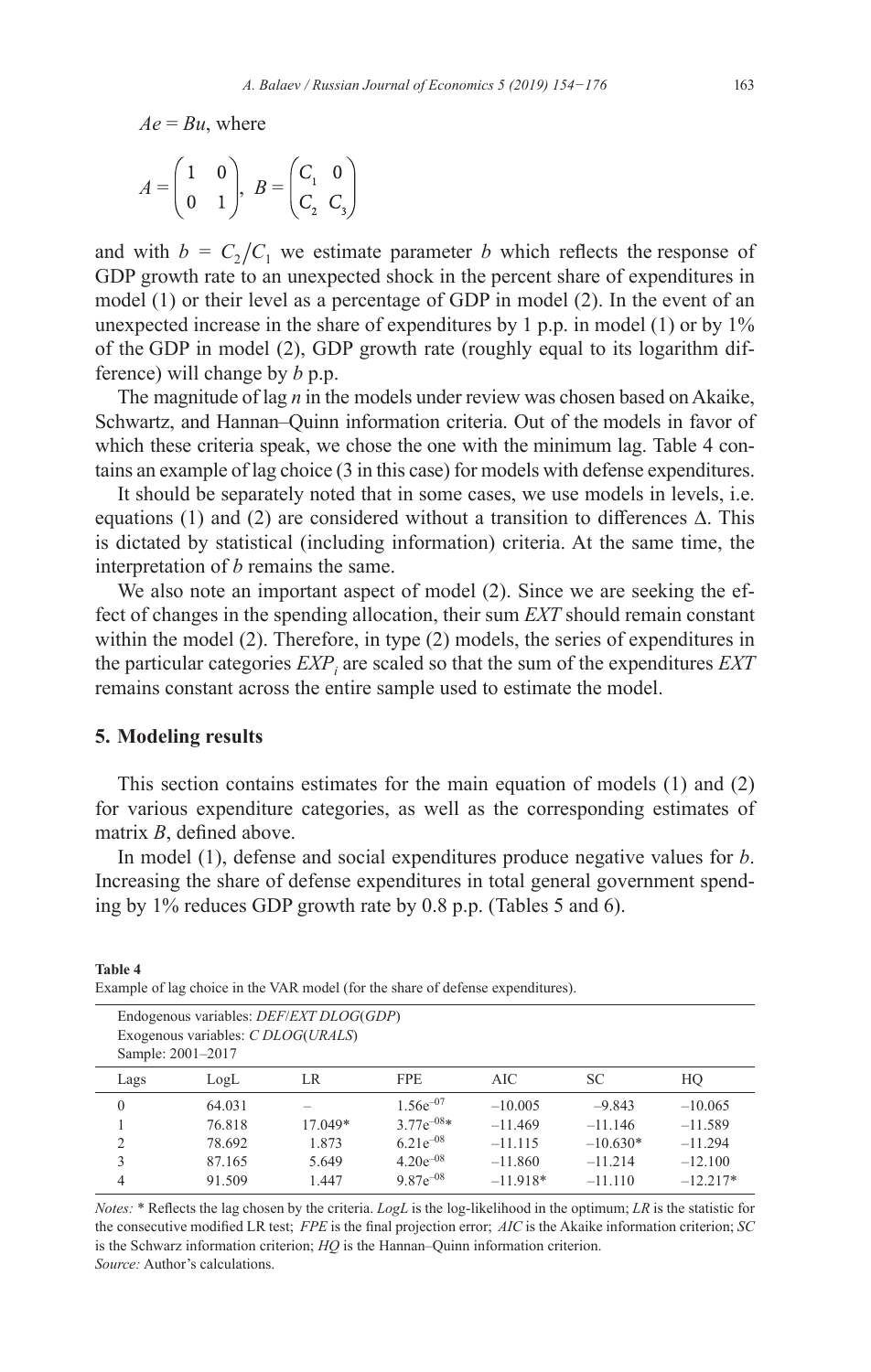| <b>DEF/EXT</b>      | DLOG(GDP)           |                   |
|---------------------|---------------------|-------------------|
| 1.338<br>(0.302)    | $-0.006$<br>(1.512) |                   |
| $-0.221$<br>(0.475) | 2.637<br>(2.378)    |                   |
| $-0.002$<br>(0.038) | 0.069<br>(0.190)    |                   |
| $-0.049$<br>(0.038) | 0.051<br>(0.188)    |                   |
| $-0.004$<br>(0.024) | $-0.185$<br>(0.119) |                   |
| $-0.009$<br>(0.006) | 0.137<br>(0.028)    |                   |
| 0.910               | 0.795               |                   |
| 16.272              | 6.205               |                   |
| 57.382              | 34.842              |                   |
| $-7.340$            | $-4.120$            |                   |
| $-7.066$            | $-3.846$            |                   |
|                     | 92.403              |                   |
|                     | $-11.486$           |                   |
|                     | $-10.938$           |                   |
|                     |                     | Sample: 2003-2017 |

**Table 5** VAR model of the percent share of defense expenditures.

#### **Table 6**

SVAR model of the percent share of defense expenditures.

|                        | Sample: 2003-2017 |                |                |            |  |
|------------------------|-------------------|----------------|----------------|------------|--|
|                        | Coefficient       | Standard error | $z$ -statistic | $P$ -value |  |
| C(1)                   | 0.005             | 0.001          | 5.292          | 0.000      |  |
| C(2)                   | $-0.004$          | 0.007          | $-0.599$       | 0.549      |  |
| C(3)                   | 0.026             | 0.005          | 5.292          | 0.000      |  |
| Log-likelihood         | 84.568            |                |                |            |  |
| Estimated matrix $R$ : |                   |                |                |            |  |
| 0.005                  | 0.000             |                |                |            |  |
| $-0.004$               | 0.026             |                |                |            |  |

*Source:* Author's calculations.

Increasing the percent share of social policy expenditures by 1% reduces GDP growth rate by 0.3 p.p. (Tables 7 and 8). Thus, redistributing the general government budget in favor of unproductive expenditures has a negative effect on economic growth. This effect is quite pronounced for defense expenditures.

For expenditures on the national economy, *b* was estimated at 0.2 p.p. (Tables 9 and 10). Increasing the percent share of expenditures on the national economy in the general government budget by 1% results in an increase in GDP growth rate of 0.2 p.p. These types of expenditures are classified as productive, which is why their effect on economic growth is consistent with the previously obtained results. However, the value of the effect is rather low which could be attributed, in particular, to the low efficiency of government investments, which are a major component in expenditures on the national economy.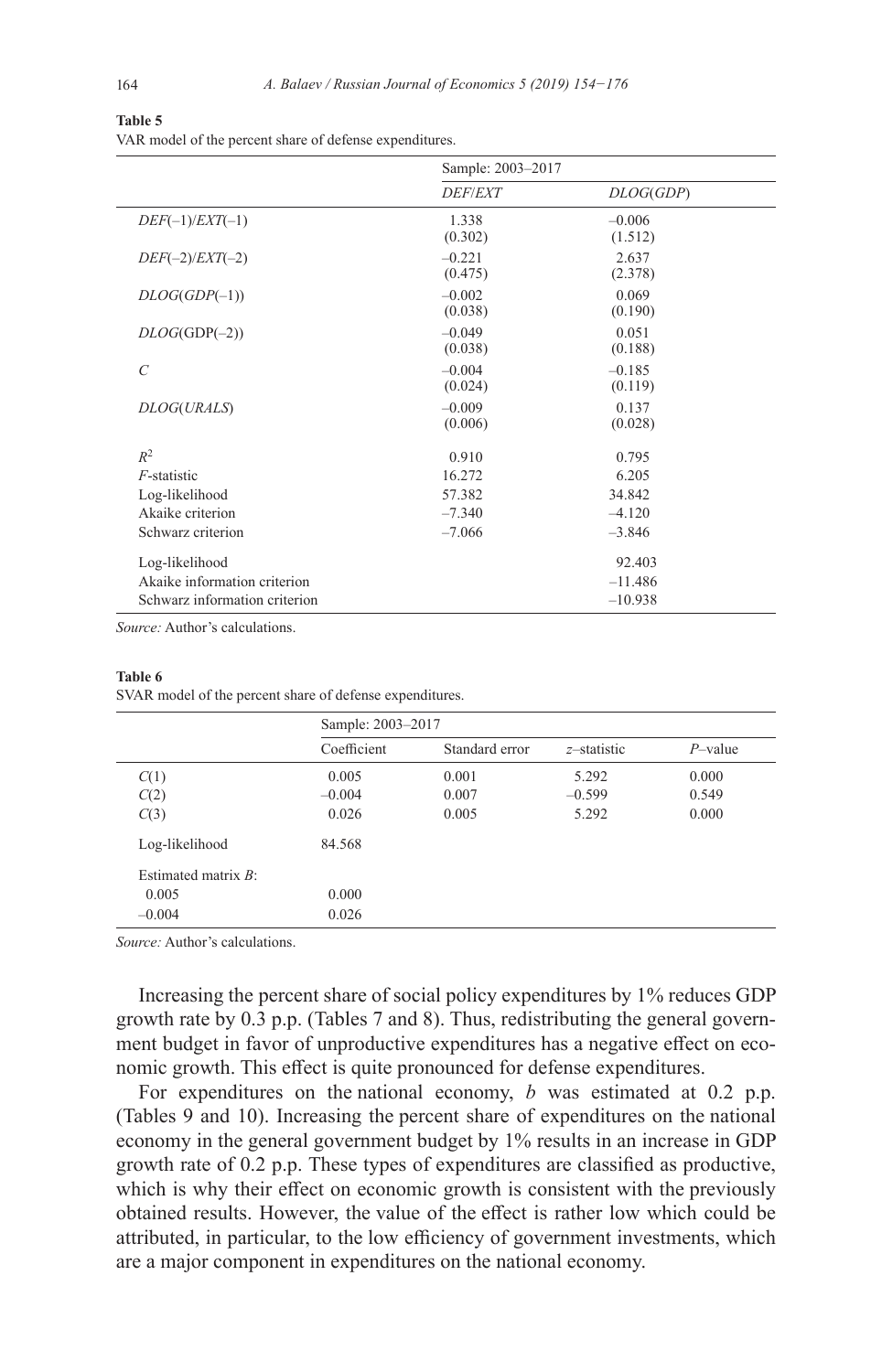**Table 7** VAR model of the percent share of social policy expenditures.

|                               | Sample: 2008-2017   |                     |  |
|-------------------------------|---------------------|---------------------|--|
|                               | <b>SOC/EXT</b>      | LOG(GDP)            |  |
| $SOC(-1)/EXT(-1)$             | 0.234<br>(0.383)    | 0.077<br>(0.170)    |  |
| $SOC(-2)/EXT(-2)$             | 0.692<br>(0.788)    | 0.037<br>(0.349)    |  |
| $LOG(GDP(-1))$                | $-0.639$<br>(0.481) | 0.654<br>(0.213)    |  |
| $LOG(GDP(-2))$                | 0.386<br>(0.287)    | $-0.081$<br>(0.127) |  |
| $\mathcal{C}$                 | 2.897<br>(5.048)    | 4.565<br>(2.239)    |  |
| LOG(URALS)                    | $-0.017$<br>(0.046) | 0.025<br>(0.021)    |  |
| D09                           | 0.031<br>(0.053)    | $-0.094$<br>(0.024) |  |
| $R^2$                         | 0.758               | 0.983               |  |
| $F$ -statistic                | 1.045               | 19.721              |  |
| Log-likelihood                | 26.261              | 33.577              |  |
| Akaike criterion              | $-4.280$            | $-5.906$            |  |
| Schwarz criterion             | $-4.127$            | $-5.753$            |  |
| Log-likelihood                |                     | 63.784              |  |
| Akaike information criterion  |                     | $-11.063$           |  |
| Schwarz information criterion |                     | $-10.756$           |  |

#### **Table 8**

SVAR model of the percent share of social policy expenditures.

|                        | Sample: 2008-2017 |                |                |            |
|------------------------|-------------------|----------------|----------------|------------|
|                        | Coefficient       | Standard error | $z$ -statistic | $P$ -value |
| C(1)                   | 0.028             | 0.007          | 4.243          | 0.000      |
| C(2)                   | $-0.009$          | 0.003          | $-2.725$       | 0.006      |
| C(3)                   | 0.008             | 0.002          | 4.243          | 0.000      |
| Log-likelihood         | 50.247            |                |                |            |
| Estimated matrix $B$ : |                   |                |                |            |
| 0.028                  | 0.000             |                |                |            |
| $-0.009$               | 0.008             |                |                |            |
|                        |                   |                |                |            |

*Source:* Author's calculations.

Healthcare expenditures have the most notable positive impact on economic growth, as increasing their share in the total general government budget by 1 p.p. adds 2.7 p.p. to GDP growth rate (Tables 11 and 12). This seems quite high, which could be a result of significant variation in the percent share of healthcare expenditures throughout the period under review.

An increase in the proportion of education expenditures results in a 0.3 p.p. increase in GDP growth rate (Tables 13 and 14). Education expenditures are considerably less volatile than healthcare expenditures, which is why this estimate is more reliable from a statistical standpoint.

Table 15 presents estimates for *b* corresponding to type (1) models.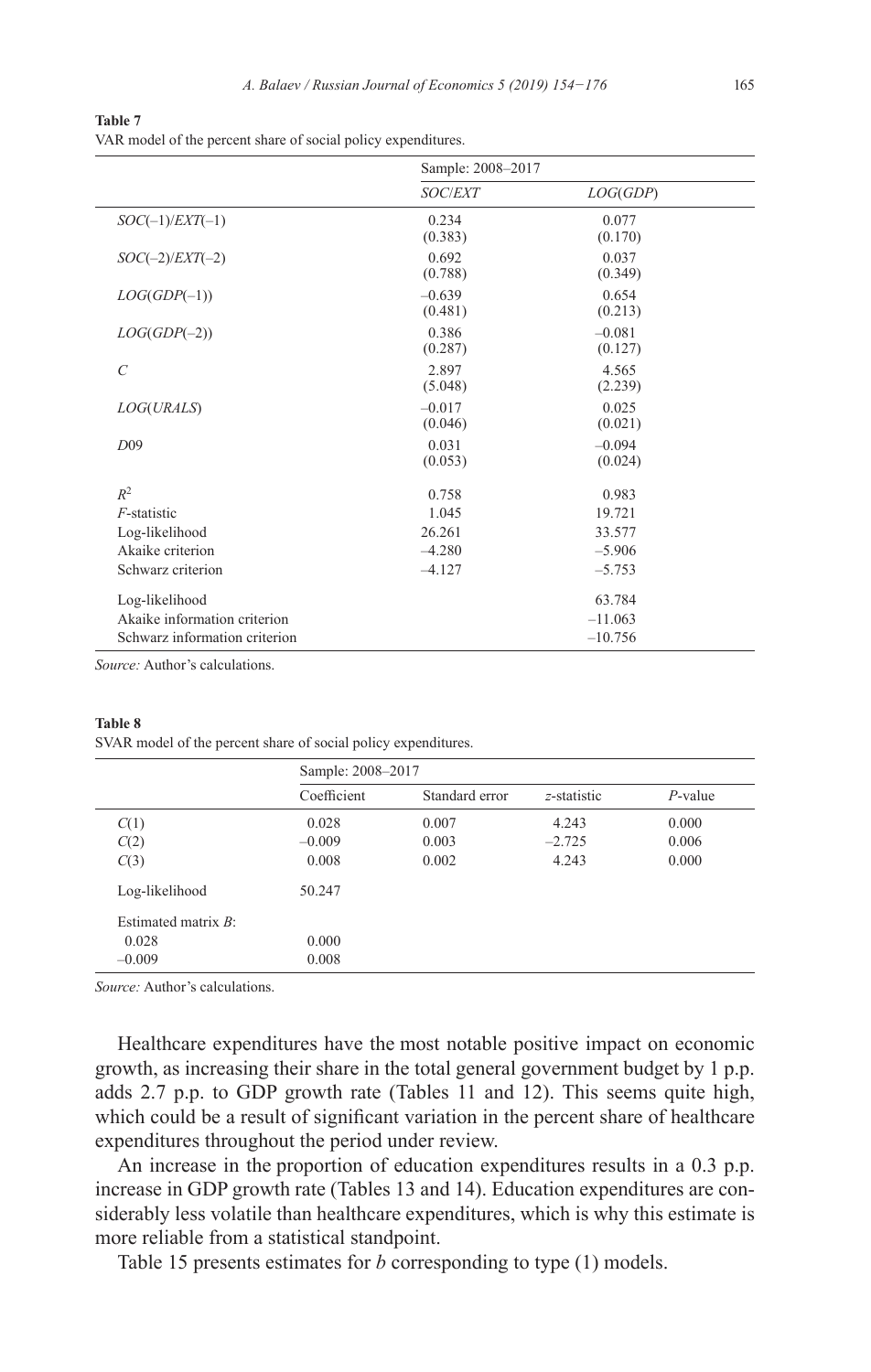#### **Table 9**

VAR model of the percent share of expenditures on the national economy.

|                               | Sample: 2006-2017   |                     |  |  |
|-------------------------------|---------------------|---------------------|--|--|
|                               | <b>ECO/EXT</b>      | LOG(GDP)            |  |  |
| $ECO(-1)/EXT(-1)$             | $-0.134$<br>(0.266) | $-0.277$<br>(0.180) |  |  |
| $LOG(GDP(-1))$                | 0.063<br>(0.058)    | 0.667<br>(0.039)    |  |  |
| $\mathcal{C}_{0}^{0}$         | $-0.645$<br>(0.617) | 3.571<br>(0.417)    |  |  |
| LOG(URALS)                    | 0.026<br>(0.014)    | 0.034<br>(0.009)    |  |  |
| $D_{09}$                      | 0.044<br>(0.016)    | $-0.089$<br>(0.011) |  |  |
| $R^2$                         | 0.647               | 0.986               |  |  |
| $F$ -statistic                | 2.755               | 107.198             |  |  |
| Log-likelihood                | 34.561              | 38.872              |  |  |
| Akaike criterion              | $-5.375$            | $-6.159$            |  |  |
| Schwarz criterion             | $-5.194$            | $-5.978$            |  |  |
| Log-likelihood                |                     | 74.071              |  |  |
| Akaike information criterion  |                     | $-11.649$           |  |  |
| Schwarz information criterion |                     | $-11.288$           |  |  |

*Source:* Author's calculations.

#### **Table 10**

SVAR model for the percent share of national economy expenditures.

|                        | Sample: 2006-2017 |                |             |            |
|------------------------|-------------------|----------------|-------------|------------|
|                        | Coefficient       | Standard error | z-statistic | $P$ -value |
| C(1)                   | 0.014             | 0.003          | 4.690       | 0.000      |
| C(2)                   | 0.003             | 0.003          | 1.130       | 0.259      |
| C(3)                   | 0.009             | 0.002          | 4.690       | 0.000      |
| Log-likelihood         | 67.404            |                |             |            |
| Estimated matrix $B$ : |                   |                |             |            |
| 0.014                  | 0.000             |                |             |            |
| 0.003                  | 0.009             |                |             |            |

*Source:* Author's calculations.

Thus, the results obtained are consistent with the hypothesis that increasing the share of productive expenditures (national economy, education, healthcare) has a positive effect on economic growth rate, whereas increasing the share of unproductive expenditures (national defense and social policy) has an adverse impact on GDP growth rate. At the same time, the highest positive effect among productive expenditures results from healthcare expenditures, while the highest negative effect among unproductive expenditures results from national defense expenditures.

Below are tables containing estimates for the main equation of model (2) for various expenditure categories, as well as the corresponding estimates for matrix *B*.

For defense and social expenditures, model (2) produces negative values for *b*:  $-2.1$  p.p. and  $-0.7$  p.p. respectively. Increasing defense expenditures by 1% of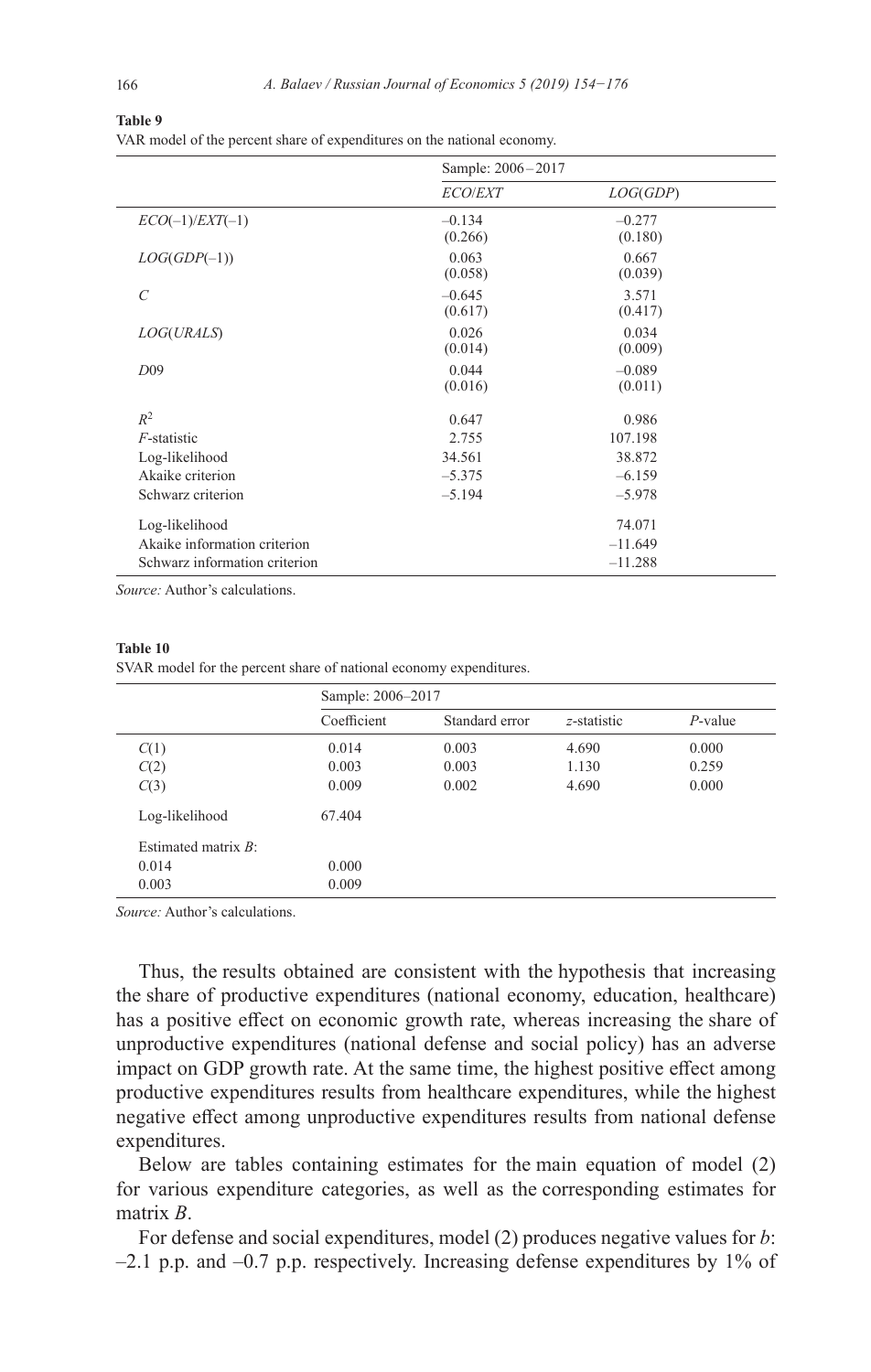**Table 11**

VAR model for the percent share of healthcare expenditures.

|                               | Sample: 2007-2017   |                     |  |
|-------------------------------|---------------------|---------------------|--|
|                               | <b>HEA/EXT</b>      | LOG(GDP)            |  |
| $HEA(-1)/EXT(-1)$             | 0.326<br>(0.304)    | $-0.217$<br>(2.005) |  |
| $LOG(GDP(-1))$                | $-0.044$<br>(0.035) | 0.560<br>(0.234)    |  |
| $\mathcal{C}$                 | 0.579<br>(0.411)    | 4.647<br>(2.714)    |  |
| <i>LOG(URALS)</i>             | $-0.006$<br>(0.006) | 0.051<br>(0.037)    |  |
| $R^2$                         | 0.536               | 0.622               |  |
| $F$ -statistic                | 2.308               | 3.292               |  |
| Log-likelihood                | 40.160              | 21.280              |  |
| Akaike criterion              | $-7.232$            | $-3.456$            |  |
| Schwarz criterion             | $-7.111$            | $-3.335$            |  |
| Log-likelihood                |                     | 62.359              |  |
| Akaike information criterion  |                     | $-10.872$           |  |
| Schwarz information criterion |                     | $-10.630$           |  |

#### **Table 12**

SVAR model for the percent share of healthcare expenditures.

|                        | Sample: 2007-2017 |                |                |            |
|------------------------|-------------------|----------------|----------------|------------|
|                        | Coefficient       | Standard error | $z$ -statistic | $P$ -value |
| C(1)                   | 0.006             | 0.001          | 4.472          | 0.000      |
| C(2)                   | 0.015             | 0.011          | 1.353          | 0.176      |
| C(3)                   | 0.034             | 0.008          | 4.472          | 0.000      |
| Log-likelihood         | 57.251            |                |                |            |
| Estimated matrix $B$ : |                   |                |                |            |
| 0.006                  | 0.000             |                |                |            |
| 0.015                  | 0.034             |                |                |            |

*Source:* Author's calculations.

the GDP while keeping total spending constant reduces GDP growth rate by 2.1 p.p. (see Tables 16 and 17).

Increasing the share of social policy expenditures by 1% of the GDP while keeping total spending constant reduces GDP growth rate by 0.7 p.p. (see Tables 18 and 19). These estimates also confirm that redistribution in favor of unproductive expenditures has a negative impact on economic growth, and this effect is most pronounced for defense expenditures.

In model (2), as in model (1), the highest positive effect among productive expenditures is associated with expenditures on the national economy: an increase of 1% of the GDP while keeping total spending constant results in an increase in GDP growth rate by 1.1 p.p. (Tables 20 and 21).

At the same time, the results for healthcare and education expenditures in model (2) differ from the corresponding results in model (1). In model (2), healthcare expenditures have the lowest positive impact on economic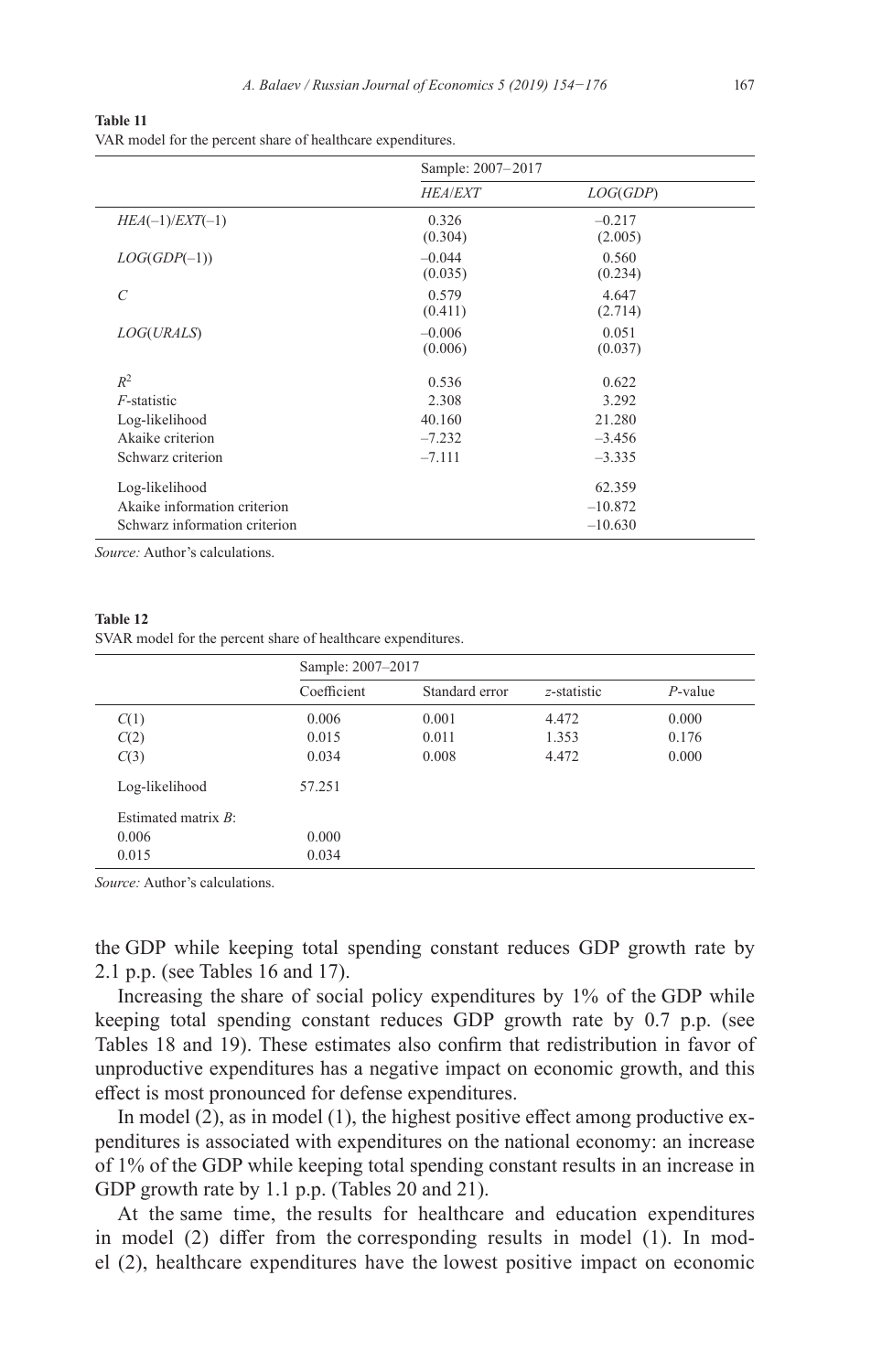#### **Table 13** VAR model for the percent share of education expenditures.

|                               | Sample: 2007-2017   |                     |  |
|-------------------------------|---------------------|---------------------|--|
|                               | <b>EDU/EXT</b>      | LOG(GDP)            |  |
| $EDU(-1)/EXT(-1)$             | 0.520<br>(0.162)    | $-2.240$<br>(2.484) |  |
| $LOG(GDP(-1))$                | $-0.018$<br>(0.014) | 0.481<br>(0.209)    |  |
| $\mathcal{C}_{0}^{0}$         | 0.211<br>(0.160)    | 5.725<br>(2.454)    |  |
| LOG(URALS)                    | 0.009<br>(0.002)    | 0.057<br>(0.035)    |  |
| $R^2$                         | 0.894               | 0.667               |  |
| $F$ -statistic                | 16.909              | 3.998               |  |
| Log-likelihood                | 49.219              | 21.906              |  |
| Akaike criterion              | $-9.044$            | $-3.581$            |  |
| Schwarz criterion             | $-8.923$            | $-3.460$            |  |
| Log-likelihood                |                     | 71.127              |  |
| Akaike information criterion  |                     | $-12.625$           |  |
| Schwarz information criterion |                     | $-12.383$           |  |

*Source:* Author's calculations.

#### **Table 14**

SVAR model for the percent share of education expenditures.

|                        | Sample: 2007-2017 |                |             |            |
|------------------------|-------------------|----------------|-------------|------------|
|                        | Coefficient       | Standard error | z-statistic | $P$ -value |
| C(1)                   | 0.002             | 0.001          | 4.472       | 0.000      |
| C(2)                   | 0.001             | 0.011          | 0.067       | 0.947      |
| C(3)                   | 0.035             | 0.008          | 4.472       | 0.000      |
| Log-likelihood         | 66.019            |                |             |            |
| Estimated matrix $B$ : |                   |                |             |            |
| 0.002                  | 0.000             |                |             |            |
| 0.001                  | 0.035             |                |             |            |

*Source:* Author's calculations.

#### **Table 15**

Sensitivity of GDP growth rate to shocks in shares of various categories of expenditures.

| Category of expenditures      | Estimated <i>h</i> |
|-------------------------------|--------------------|
| National defense expenditures | $-0.795$           |
| Social policy expenditures    | $-0.339$           |
| National economy expenditures | 0.224              |
| Healthcare expenditures       | 2.706              |
| Education expenditures        | 0.323              |

*Source:* Author's calculations.

growth: the effect from their increase is estimated at a 0.1 p.p. increase in GDP growth rate (Tables 22 and 23).

Education expenditures have the second highest effect in model(2). Increasing these expenditures by 1% of the GDP while keeping total spending constant produces additional GDP growth of 0.8 p.p. (Tables 24 and 25). Thus, according to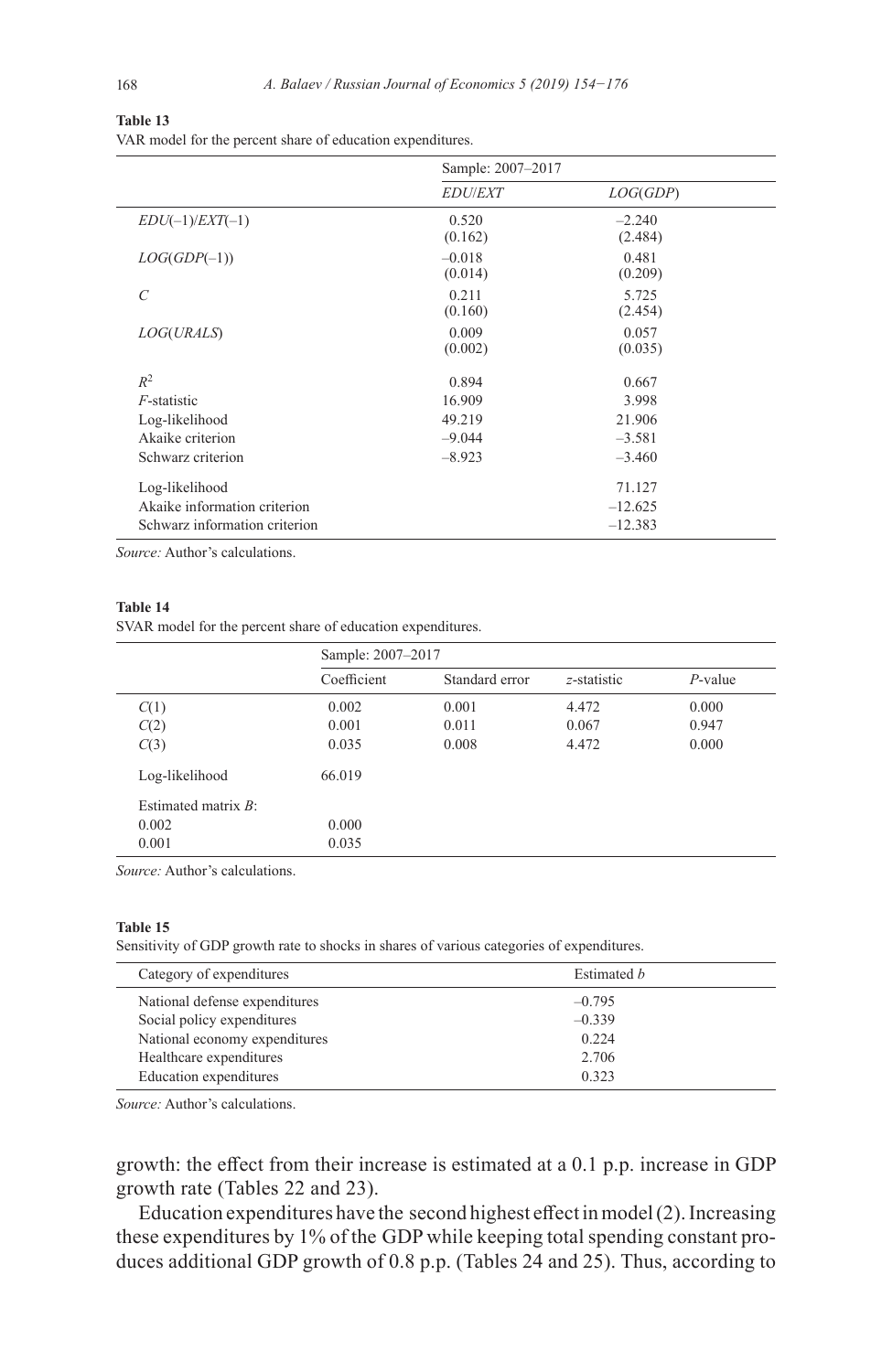| Table 16 |  |
|----------|--|
|----------|--|

VAR model for defense expenditures as a percentage of GDP.

|                               | Sample: 2002-2017   |                  |  |
|-------------------------------|---------------------|------------------|--|
|                               | <i>DEF/GDPN</i>     | LOG(GDP)         |  |
| $DEF(-1)/GDPN(-1)$            | 0.692<br>(0.147)    | 6.786<br>(2.615) |  |
| $LOG(GDP(-1))$                | 0.029<br>(0.005)    | 0.519<br>(0.088) |  |
| $\overline{C}$                | $-0.277$<br>(0.045) | 4.581<br>(0.801) |  |
| <i>LOG(URALS)</i>             | $-0.008$<br>(0.002) | 0.122<br>(0.028) |  |
| $R^2$                         | 0.959               | 0.981            |  |
| $F$ -statistic                | 85.593              | 192.147          |  |
| Log-likelihood                | 80.282              | 37.085           |  |
| Akaike criterion              | $-10.171$           | $-4.411$         |  |
| Schwarz criterion             | $-9.982$            | $-4.223$         |  |
| Log-likelihood                |                     | 117.473          |  |
| Akaike information criterion  |                     | $-14.596$        |  |
| Schwarz information criterion |                     | $-14.219$        |  |

#### **Table 17**

SVAR model for defense expenditures as a percentage of GDP.

|                        | Sample: 2002-2017 |                |                |            |
|------------------------|-------------------|----------------|----------------|------------|
|                        | Coefficient       | Standard error | $z$ -statistic | $P$ -value |
| C(1)                   | 0.001             | 0.000          | 5.477          | 0.000      |
| C(2)                   | $-0.003$          | 0.006          | $-0.460$       | 0.645      |
| C(3)                   | 0.024             | 0.004          | 5.477          | 0.000      |
| Log-likelihood         | 112.820           |                |                |            |
| Estimated matrix $B$ : |                   |                |                |            |
| 0.001                  | 0.000             |                |                |            |
| $-0.003$               | 0.024             |                |                |            |

*Source:* Author's calculations.

model(2), education expenditures are substantially more productive than healthcare expenditures.

Table 26 presents estimates of *b* corresponding to type (2) models. For ease of comparison, the table also contains estimates for *b* in type (1) models.

It should be noted that the signs for *b* estimates obtained with model (2) coincide with the signs of corresponding estimates of this parameter from model (1). This also speaks in favor of the hypothesis that increasing the share of productive expenditures has a positive impact on GDP growth rate, while increasing the share of unproductive expenditures has a negative impact. In model (2), as in model (1), we find that the highest positive effect on GDP growth is produced by expenditures on the national economy, while the highest negative effect is produced by defense expenditures.

We obtained a rather high estimate for the effect of expenditures on the national economy on Russia's GDP growth rate, which is attributable to three causes. First, a considerable portion of this effect originates from increased expenditures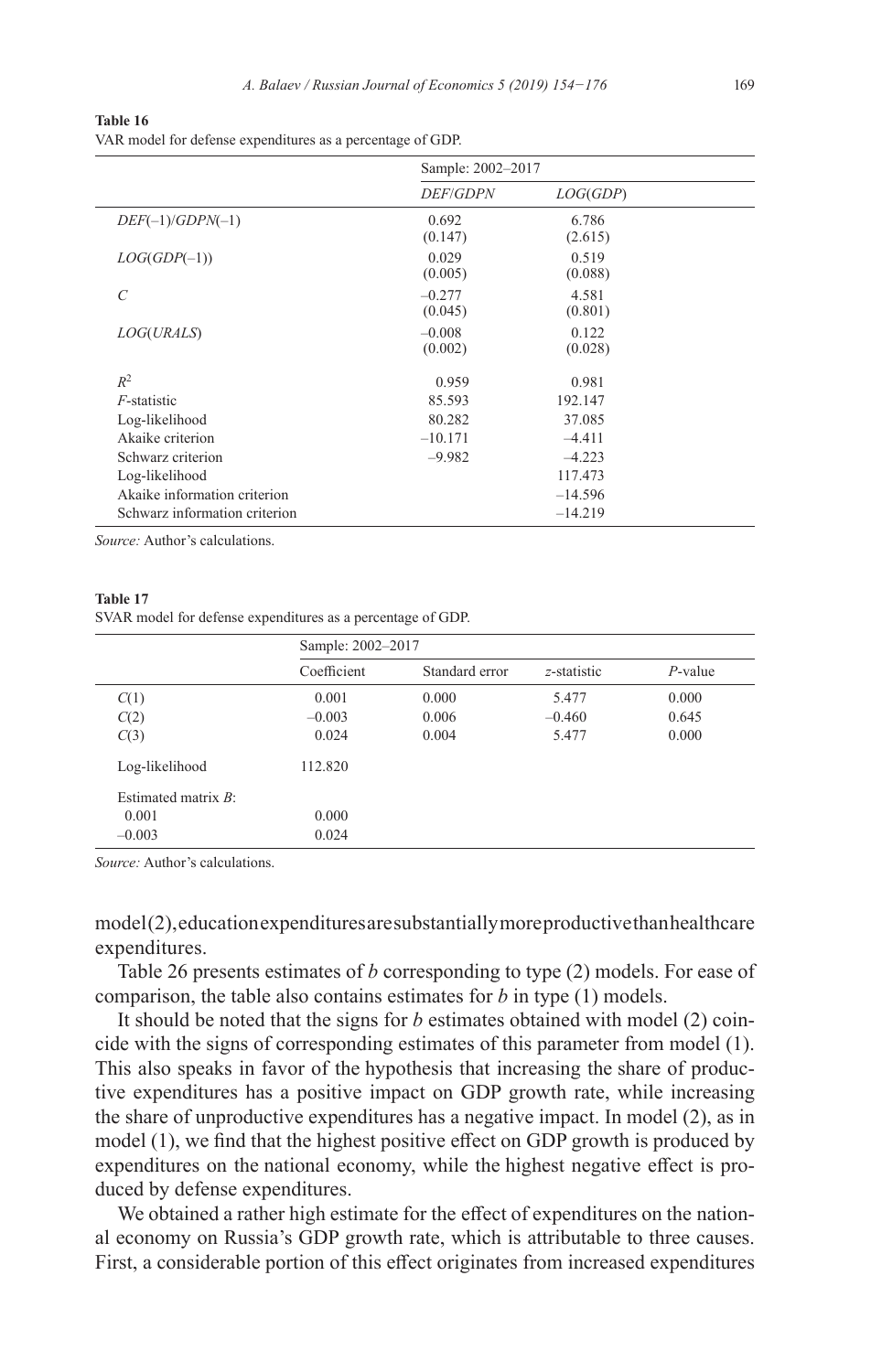#### **Table 18**

VAR model for social policy expenditures as a percentage of GDP.

|                               | Sample: 2008-2017   |                     |  |
|-------------------------------|---------------------|---------------------|--|
|                               | <b>SOC/GDPN</b>     | DLOG(GDP)           |  |
| $SOC(-1)/GDPN(-1)$            | 0.086<br>(0.587)    | $-1.321$<br>(1.191) |  |
| $SOC(-2)/GDPN(-2)$            | 0.095<br>(0.368)    | 1.789<br>(0.746)    |  |
| $DLOG(GDP(-1))$               | $-0.160$<br>(0.123) | $-0.360$<br>(0.250) |  |
| $DLOG(GDP(-2))$               | $-0.021$<br>(0.116) | 0.026<br>(0.236)    |  |
| $\mathcal{C}_{0}$             | 0.097<br>(0.049)    | $-0.019$<br>(0.100) |  |
| DLOG(URALS)                   | $-0.018$<br>(0.012) | 0.139<br>(0.024)    |  |
| $R^2$                         | 0.786               | 0.925               |  |
| $F$ -statistic                | 2.208               | 7.437               |  |
| Log-likelihood                | 34.185              | 27.813              |  |
| Akaike criterion              | $-6.263$            | $-4.847$            |  |
| Schwarz criterion             | $-6.132$            | $-4.716$            |  |
| Log-likelihood                |                     | 62.657              |  |
| Akaike information criterion  |                     | $-11.257$           |  |
| Schwarz information criterion |                     | $-10.994$           |  |

*Source:* Author's calculations.

**Table 19**

|                        | Sample: 2008-2017 |                |             |            |
|------------------------|-------------------|----------------|-------------|------------|
|                        | Coefficient       | Standard error | z-statistic | $P$ -value |
| C(1)                   | 0.009             | 0.002          | 4.243       | 0.000      |
| C(2)                   | $-0.007$          | 0.006          | $-1.147$    | 0.251      |
| C(3)                   | 0.018             | 0.004          | 4.243       | 0.000      |
| Log-likelihood         | 52.769            |                |             |            |
| Estimated matrix $B$ : |                   |                |             |            |
| 0.009                  | 0.000             |                |             |            |
| $-0.007$               | 0.018             |                |             |            |

SVAR model for social policy expenditures as a percentage of GDP.

*Source:* Author's calculations.

on infrastructure and developing various industries (the fuel and energy complex, agriculture, water and forestry, transportation, roads, and communications) from 2005 to 2008, driven by high oil prices. During those years, the economy grew at a high rate, in particular thanks to fiscal stimulus through increased spending on the national economy. Second, expenditures on the national economy include government subsidies, which were also allocated in large volumes to companies in the real sector during the 2009 crisis (a corresponding peak of expenditures on the national economy is apparent in Fig. 1). These were countercyclical fiscal measures which eased the GDP reduction in 2009. Third, the second peak of expenditures on the national economy was in 2014, when considerable resources were allocated to support and develop the Crimean economy. In 2014,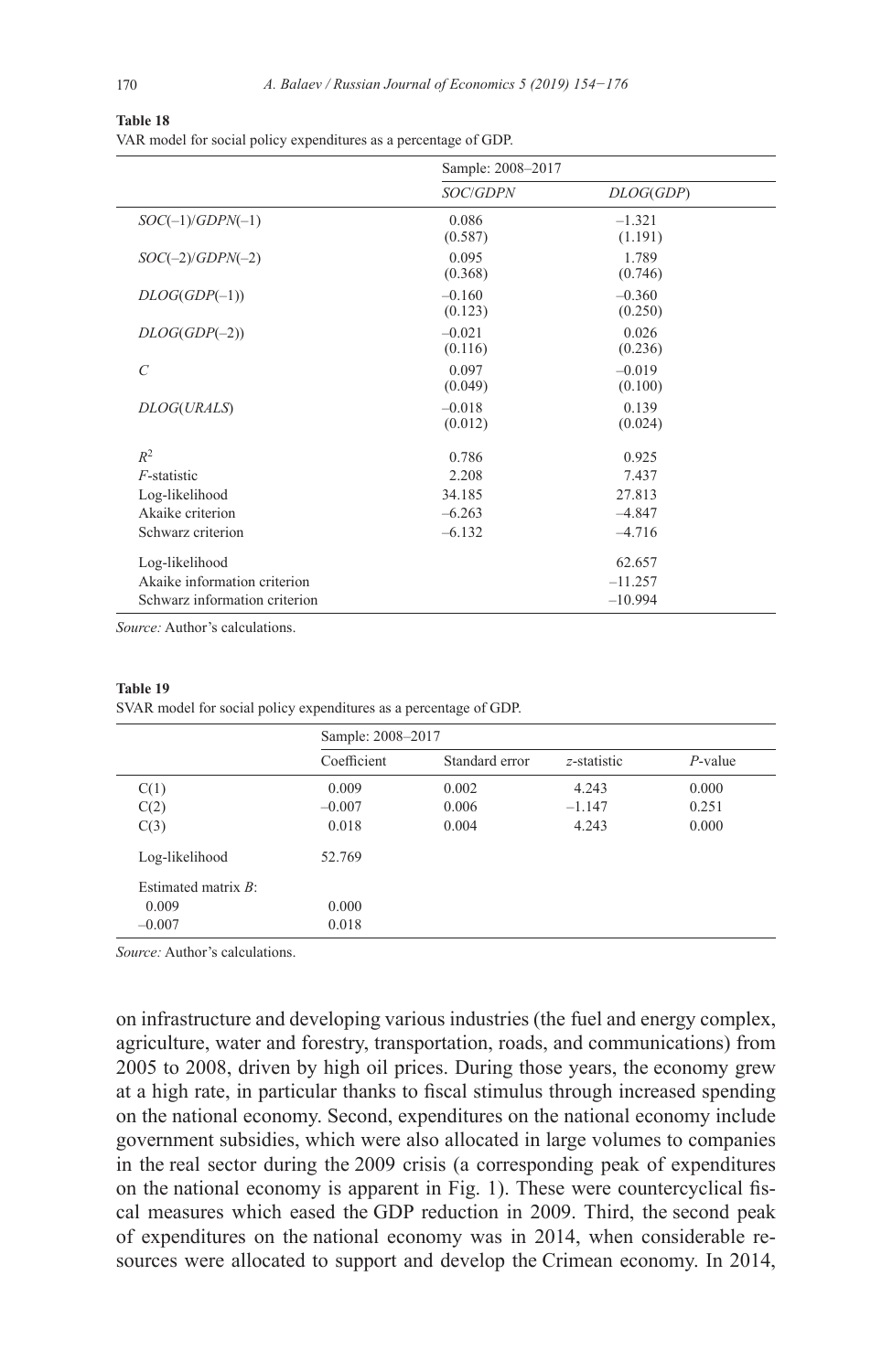**Table 20**

VAR model for expenditures on the national economy as a percentage of GDP.

|                               | Sample: 2006-2017   |                     |  |
|-------------------------------|---------------------|---------------------|--|
|                               | <b>ECO/GDPN</b>     | LOG(GDP)            |  |
| $ECO(-1)/GDPN(-1)$            | 0.025<br>(0.169)    | $-0.542$<br>(0.361) |  |
| $LOG(GDP(-1))$                | 0.042<br>(0.019)    | 0.670<br>(0.040)    |  |
| $\mathcal{C}$                 | $-0.450$<br>(0.202) | 3.526<br>(0.434)    |  |
| LOG(URALS)                    | 0.008<br>(0.004)    | 0.034<br>(0.009)    |  |
| D09                           | 0.021<br>(0.005)    | $-0.093$<br>(0.011) |  |
| $R^2$                         | 0.833               | 0.986               |  |
| $F$ -statistic                | 7.479               | 105.419             |  |
| Log-likelihood                | 47.168              | 38.782              |  |
| Akaike criterion              | $-7.667$            | $-6.142$            |  |
| Schwarz criterion             | $-7.486$            | $-5.961$            |  |
| Log-likelihood                |                     | 87.519              |  |
| Akaike information criterion  |                     | $-14.094$           |  |
| Schwarz information criterion |                     | $-13.733$           |  |

#### **Table 21**

SVAR model for expenditures on the national economy as a percentage of GDP.

|                        | Sample: 2006-2017 |                |                |            |
|------------------------|-------------------|----------------|----------------|------------|
|                        | Coefficient       | Standard error | $z$ -statistic | $P$ -value |
| C(1)                   | 0.004             | 0.001          | 4.690          | 0.000      |
| C(2)                   | 0.005             | 0.003          | 1.765          | 0.077      |
| C(3)                   | 0.008             | 0.002          | 4.690          | 0.000      |
| Log-likelihood         | 80.851            |                |                |            |
| Estimated matrix $R$ : |                   |                |                |            |
| 0.004                  | 0.000             |                |                |            |
| 0.005                  | 0.008             |                |                |            |

*Source:* Author's calculations.

the Russian economy decelerated relative to 2013. However, this deceleration would have been more pronounced if not for the additional expenditures to support the new Russian region.

We could also ask which specific subsections of expenditures on the national economy made the greatest contribution to the high value of their corresponding GDP expenditure multiplier. To answer this question, we need to build similar type (1) and (2) models for all subsections of expenditures on the national economy and calculate their respective multipliers. This paper is not concerned with this task; however, it appears to be a promising direction for further research.

The estimated response of economic growth to changes in the spending allocation appears to be more adequate from an economic point of view for models where expenditures are represented as percentages of GDP, than for models where expenditures are represented as shares of total spending. Moreover, the values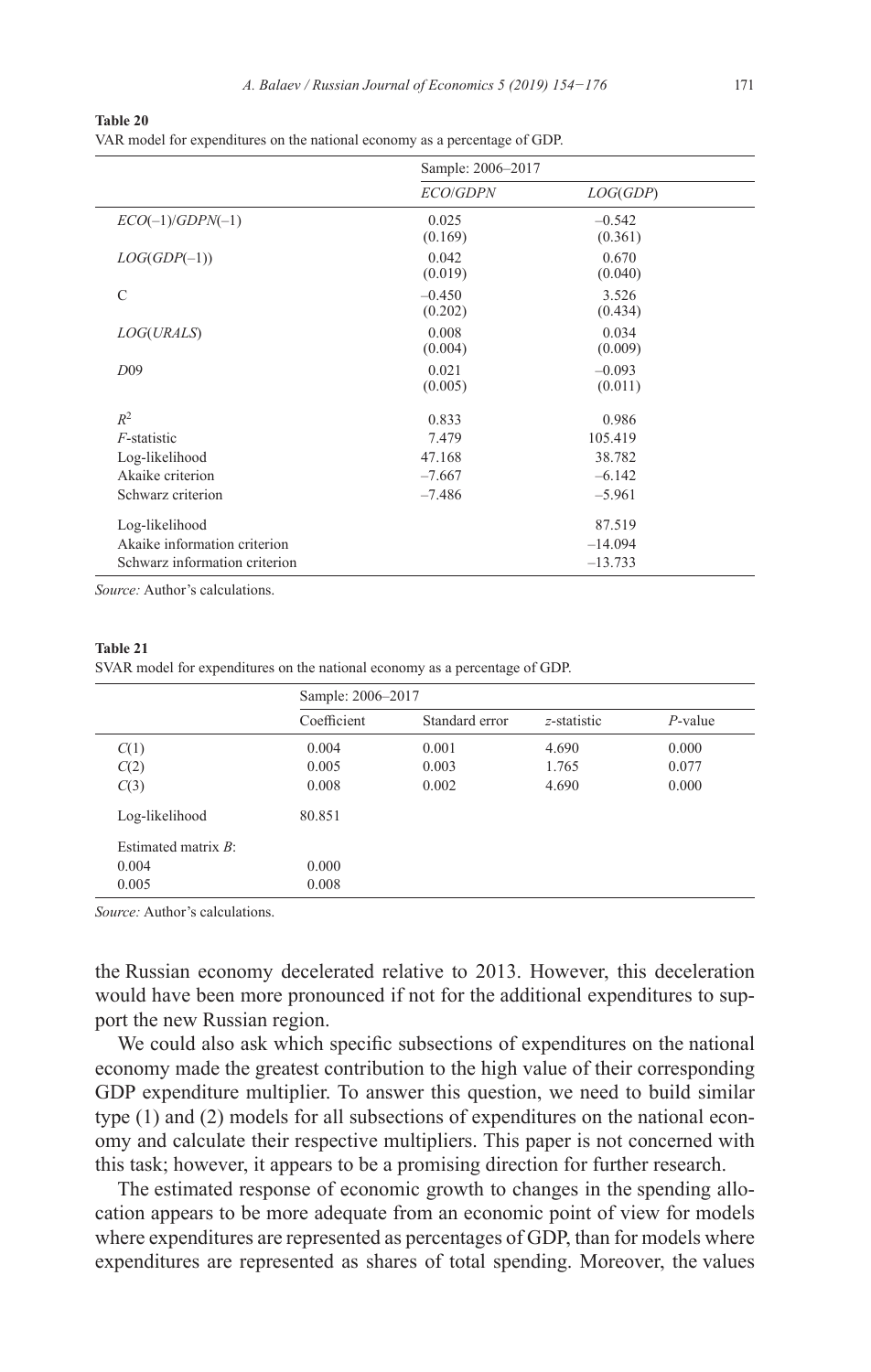**Table 22**

VAR model for healthcare expenditures as a percentage of GDP.

|                               | Sample: 2007-2017   |                     |  |
|-------------------------------|---------------------|---------------------|--|
|                               | <b>HEA/GDPN</b>     | DLOG(GDP)           |  |
| $HEA(-1)/GDPN(-1)$            | $-0.160$<br>(0.455) | $-5.106$<br>(6.917) |  |
| $DLOG(GDP(-1))$               | 0.006<br>(0.016)    | $-0.063$<br>(0.248) |  |
| $\mathcal{C}_{0}^{0}$         | 0.039<br>(0.016)    | 0.195<br>(0.236)    |  |
| DLOG(URALS)                   | $-0.003$<br>(0.003) | 0.135<br>(0.038)    |  |
| $R^2$                         | 0.328               | 0.714               |  |
| $F$ -statistic                | 0.978               | 4.986               |  |
| Log-likelihood                | 50.516              | 23.310              |  |
| Akaike criterion              | $-9.303$            | $-3.862$            |  |
| Schwarz criterion             | $-9.182$            | $-3.741$            |  |
| Log-likelihood                |                     | 73.827              |  |
| Akaike information criterion  |                     | $-13.165$           |  |
| Schwarz information criterion |                     | $-12.923$           |  |

#### **Table 23** SVAR model for healthcare expenditures as a percentage of GDP.

|                        | Sample: 2007-2017 |                |                |            |
|------------------------|-------------------|----------------|----------------|------------|
|                        | Coefficient       | Standard error | $z$ -statistic | $P$ -value |
| C(1)                   | 0.002             | 0.000          | 4.472          | 0.000      |
| C(2)                   | 0.000             | 0.010          | 0.021          | 0.983      |
| C(3)                   | 0.030             | 0.007          | 4.472          | 0.000      |
| Log-likelihood         | 68.719            |                |                |            |
| Estimated matrix $B$ : |                   |                |                |            |
| 0.002                  | 0.000             |                |                |            |
| 0.000                  | 0.030             |                |                |            |

*Source:* Author's calculations.

of the information criteria presented in the tables above also speak in favor of type (2) models with expenditures as percentages of GDP.

## **7. Conclusions**

This study estimated the effects of changes in the allocation of general government spending on economic growth in Russia. Our econometric analysis shows the following.

Increasing the share of productive expenditures (national economy, education, healthcare) has a positive effect on economic growth rate, whereas increasing the share of unproductive expenditures (national defense and social policy) has an adverse impact on GDP growth rate.

The impact of particular categories of government spending on economic growth in Russia has previously been studied only through a multiplier indicator,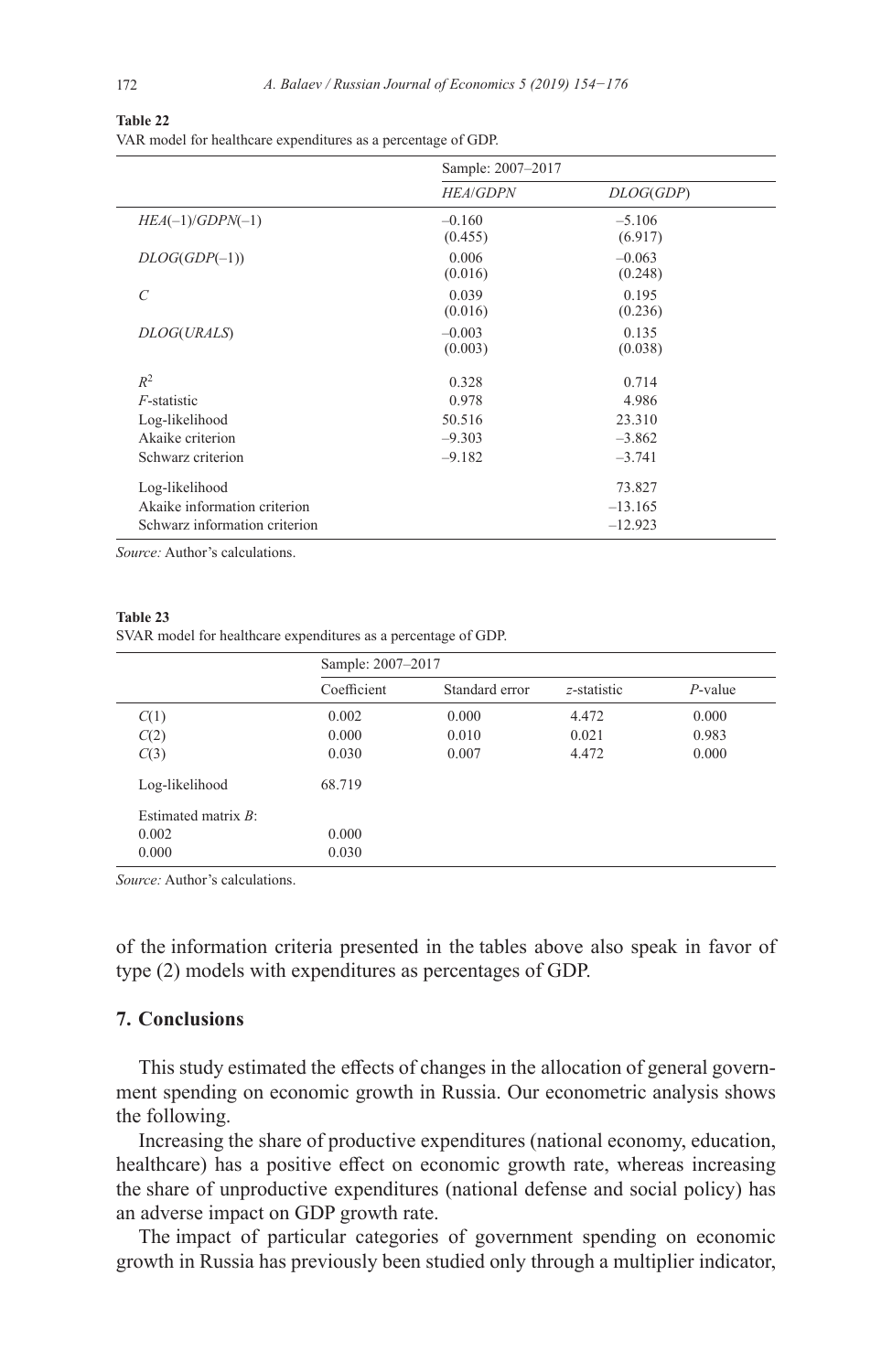**Table 24** VAR model for education expenditures as a percentage of GDP.

|                               | Sample: 2008-2017   |                     |  |
|-------------------------------|---------------------|---------------------|--|
|                               | <b>EDU/GDPN</b>     | DLOG(GDP)           |  |
| $EDU(-1)/GDPN(-1)$            | 0.497<br>(0.693)    | $-3.311$<br>(0.668) |  |
| $EDU(-2)/GDPN(-2)$            | $-0.574$<br>(1.558) | 10.840<br>(1.502)   |  |
| $DLOG(GDP(-1))$               | 0.016<br>(0.024)    | $-0.060$<br>(0.023) |  |
| $DLOG(GDP(-2))$               | $-0.018$<br>(0.070) | 0.562<br>(0.068)    |  |
| $\overline{C}$                | 0.041<br>(0.050)    | $-0.281$<br>(0.048) |  |
| DLOG(URALS)                   | $-0.001$<br>(0.005) | 0.109<br>(0.004)    |  |
| D <sub>09</sub>               | 0.005<br>(0.003)    | $-0.078$<br>(0.003) |  |
| $R^2$                         | 0.737               | 0.999               |  |
| $F$ -statistic                | 0.936               | 583.179             |  |
| Log-likelihood                | 49.411              | 49.741              |  |
| Akaike criterion              | $-9.425$            | $-9.498$            |  |
| Schwarz criterion             | $-9.271$            | $-9.345$            |  |
| Log-likelihood                |                     | 103.889             |  |
| Akaike information criterion  |                     | $-19.975$           |  |
| Schwarz information criterion |                     | $-19.669$           |  |

#### **Table 25**

SVAR model for education expenditures as a percentage of GDP.

|                        | Sample: 2008-2017 |                |                |            |
|------------------------|-------------------|----------------|----------------|------------|
|                        | Coefficient       | Standard error | $z$ -statistic | $P$ -value |
| C(1)                   | 0.002             | 0.000          | 4.243          | 0.000      |
| C(2)                   | 0.002             | 0.001          | 2.947          | 0.003      |
| C(3)                   | 0.001             | 0.000          | 4.243          | 0.000      |
| Log-likelihood         | 90.352            |                |                |            |
| Estimated matrix $B$ : |                   |                |                |            |
| 0.002                  | 0.000             |                |                |            |
| 0.002                  | 0.001             |                |                |            |

*Source:* Author's calculations.

i.e. without keeping total spending constant. Nevertheless, the results obtained in this paper are generally consistent with the results of previous empirical papers based on multipliers, and based on Russian data. More specifically, productive expenditures—and first of all expenditures on the national economy (including government investments)—have a positive effect on GDP growth rate, whereas unproductive expenditures have a negative effect, with the highest negative effect being produced by national defense expenditures. The results obtained are also generally similar to the results of empirical works based on data from other countries and international data.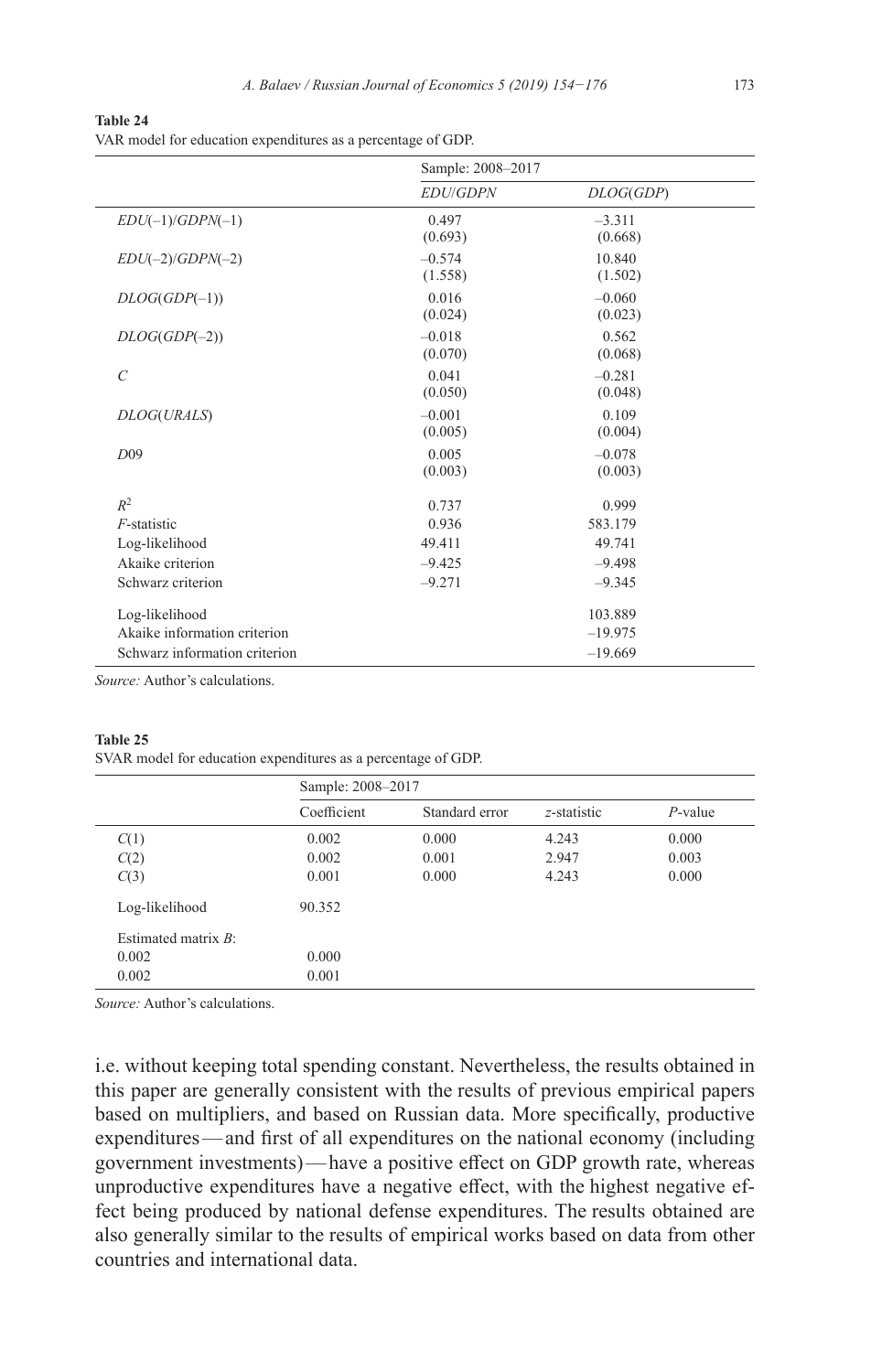| Category of expenditures      | Estimated b<br>in type $(2)$ models | Estimated b<br>in type $(1)$ models |
|-------------------------------|-------------------------------------|-------------------------------------|
| National defense expenditures | $-2.110$                            | $-0.795$                            |
| Social policy expenditures    | $-0.749$                            | $-0.339$                            |
| National economy expenditures | 1.068                               | 0.224                               |
| Healthcare expenditures       | 0.103                               | 2.706                               |
| Education expenditures        | 0.778                               | 0.323                               |
|                               |                                     |                                     |

**Table 26**

Sensitivity of GDP growth rate to shocks in various expenditure categories as a percentage of GDP.

*Source:* Author's calculations.

The highest positive effect among productive expenditures is produced by expenditures on the national economy: increasing them by 1% of the GDP while keeping total spending constant increases GDP growth rate by 1.1 p.p. The next highest effect is produced by education expenditures. Increasing these expenditures by 1% of the GDP while keeping total spending constant produces additional GDP growth of 0.8 p.p. Healthcare expenditures have the lowest positive impact on growth: the effect of increasing them is estimated at a 0.1 p.p. increase in GDP growth rate. For defense and social expenditures, the effect is negative:  $-2.1$  p.p. and  $-0.7$  p.p. respectively.

If expenditures are measured as percent shares of total general government spending rather than as percentages of GDP, the results produced are slightly different, although similar in essence. Healthcare expenditures have the most notable positive impact, as increasing their share of total general government spending by 1 p.p. adds 2.7 p.p. to GDP growth rate. An equal increase in the share of education expenditures results in a 0.3 p.p. increase in GDP growth rate. For expenditures on the national economy, the corresponding effect is 0.2 p.p. For defense and social expenditures, the effect is negative: –0.8 p.p. and –0.3 p.p. respectively.

Given the statistical properties of our models, we prioritize the estimates with expenditures expressed as percentages of the GDP.

The correlation analysis has shown that Russia is characterized by a stable, co-directional change in expenditures on the national economy, healthcare, and education. At the same time, these expenditures in real terms are found to be in a stable positive correlation with the real GDP and oil prices. Thus, productive government spending on physical and human capital is pro-cyclical. At the same time, according to the analysis, unproductive expenditures on defense in Russia are independent of the business cycle phase.

The allocation of Russia's government spending is currently characterized by a high proportion of unproductive expenditures, which accounted for 70% of total spending in 2017. However, as shown in previous empirical papers and in this paper, it is productive budget expenditures (investments in human and physical capital) that encourage economic growth in Russia. Throughout the past 10 years, the level of productive budget expenditures has consistently been as low as 10.5% to 11.0% of the GDP (or 28% to 30% of total spending). Thus, in order to accelerate Russia's economic growth, the allocation of government spending should be shifted in favor of productive expenditures by optimizing unproductive expenditures.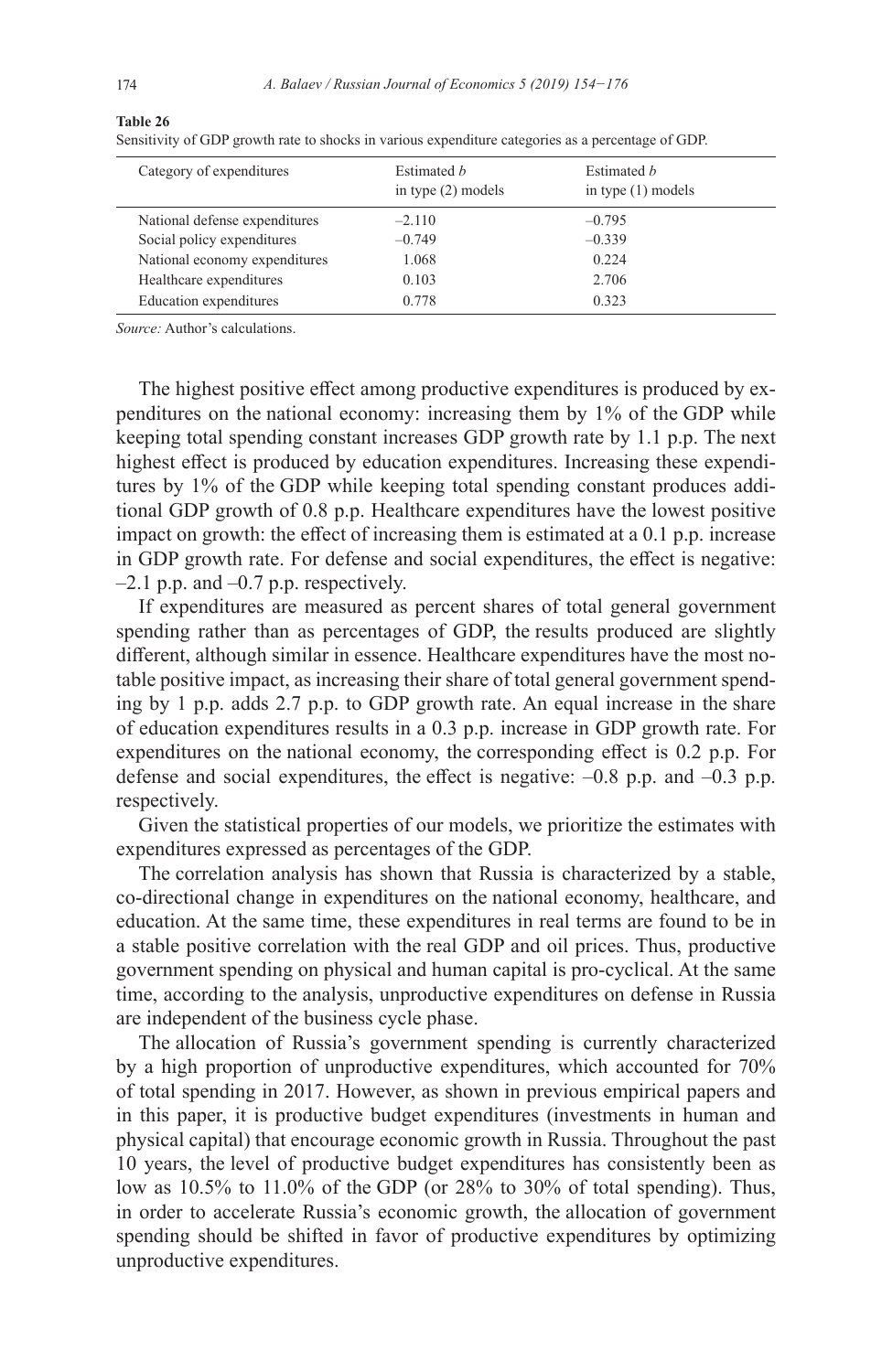### **References**

- Alesina, A., Ardagna, S., Perotti, R., & Schiantarelli, F. (1999). Fiscal policy, profits and investment. *NBER Working Papers,* No. 7207. <https://doi.org/10.3386/w7207>
- Aschauer, D. A. (1989). Is public expenditure productive? *Journal of Monetary Economics, 23* (2), 177–200. [https://doi.org/10.1016/0304-3932\(89\)90047-0](https://doi.org/10.1016/0304-3932(89)90047-0)
- Barbiero, O., & Cournède, B. (2013). New econometric estimates of long-term growth effects of different areas of public spending. *OECD Economics Department Working Papers,* No. 1100. <https://doi.org/10.1787/18151973>
- Barro, R. J. (1991). Economic growth in a cross section of countries. *Quarterly Journal of Economics, 106* (2), 407–443. <https://doi.org/10.2307/2937943>
- Barro, R. J. (1996). Determinants of economic growth: A cross-country empirical study. *NBER Working Papers*, No. 5698.<https://doi.org/10.3386/w5698>
- Barro, R., & Sala-i-Martin, X. (1995). *Economic growth*. New York: McGraw Hill.
- Blanchard, O., & Perotti, R. (2002). An empirical characterization of the dynamic effects of changes in government spending and taxes on output. *Quarterly Journal of Economics, 117* (4), 1329–1368. <https://doi.org/10.1162/003355302320935043>
- Clarida, R., & Gali, J. (1994). Sources of real exchange rate fluctuations: How important are nominal shocks? *NBER Working Papers*, No. 4658.
- Corsetti, G., Meier A., & Müller, G. J. (2012). What determines government spending multipliers? *Economic Policy, 27* (72), 521–565. <https://doi.org/10.1111/j.1468-0327.2012.00295.x>
- Devarajan, S., Swaroop, V., & Zou, H. (1997). The composition of public expenditure and economic growth. *Journal of Monetary Economics, 37* (2), 313–344. [https://doi.org/10.1016/](https://doi.org/10.1016/S0304-3932(96)90039-2) [S0304-3932\(96\)90039-2](https://doi.org/10.1016/S0304-3932(96)90039-2)
- Dicle, B., & Dicle, M. F. (2010). Military spending and GDP growth: Is there a general causal relationship? *Journal of Comparative Policy Analysis, 12* (3), 311–345. [https://doi.](https://doi.org/10.1080/13876981003714644) [org/10.1080/13876981003714644](https://doi.org/10.1080/13876981003714644)
- Drobyshevsky, S. M., & Nazarov, P. A. (2012). *Estimation of fiscal multipliers in the Russian Federation*. Moscow: RANEPA (in Russian).
- European Commission (2012). The quality of public expenditures in the EU. *European Economy. Occasional Papers*, No. 125.
- Feldstein, M. (1996). The missing piece in policy analysis: Social security reform. *American Economic Review, 86* (2), 1–14.
- Fournier, J., & Johansson, A. (2016). The effect of the size and the mix of public spending on growth and inequality. *OECD Economics Department Working Papers*, No. 1344.
- Gemmell, N., Kneller, R., & Sanz, I. (2007). Fiscal policy impacts on growth in the OECD: Are they long-run? Unpublished manuscript. [https://pdfs.semanticscholar.org/eca1/08deaf73c53bf](https://pdfs.semanticscholar.org/eca1/08deaf73c53bfec78c30e673a2b240b17a83.pdf) [ec78c30e673a2b240b17a83.pdf](https://pdfs.semanticscholar.org/eca1/08deaf73c53bfec78c30e673a2b240b17a83.pdf)
- Gemmell, N., Kneller, R., & Sanz, I. (2016). Does the composition of government expenditure matter for long-run gdp levels? *Oxford Bulletin of Economics and Statistics, 78* (4), 522–547. <https://doi.org/10.1111/obes.12121>
- Gromov, A. D. (2015). The impact of public expenditure on economic growth. *Financial Journal, 4*, 62–71 (in Russian).
- Idrisov, G. I., & Sinelnikov-Murylev, C. G. (2013). Budget policy and economic growth. *Voprosy Ekonomiki, 8*, 35–59 (in Russian). <https://doi.org/10.32609/0042-8736-2013-8>
- Ivanova, N., & Kamenskih, M. (2011). Effectiveness of public expenditure in Russia. *Ekonomicheskaya Politika, 1*, 176–192 (in Russian).
- Knobel, A. Y., Chokaev, B. V., & Mironov, A. K. (2015). *Comparative analysis of effectiveness of public expenditure on national defense and law enforcement*. Moscow: RANEPA (in Russian).
- Kudrin, A., & Knobel, A. (2017). Fiscal policy as a source of economic growth. *Voprosy Ekonomiki, 10*, 5–26 (in Russian). <https://doi.org/10.32609/0042-8736-2017-10-5-26>
- Kudrin, A., & Sokolov, I. (2017). Fiscal maneuver and restructuring the Russian economy. *Voprosy Ekonomiki, 9*, 5–27 (in Russian).<https://doi.org/10.32609/0042-8736-2017-9-5-27>
- Lucas, R. E. (1988). On the mechanics of economic development. *Journal of Monetary Economics, 22* (1), 3–42. [https://doi.org/10.1016/0304-3932\(88\)90168-7](https://doi.org/10.1016/0304-3932(88)90168-7)